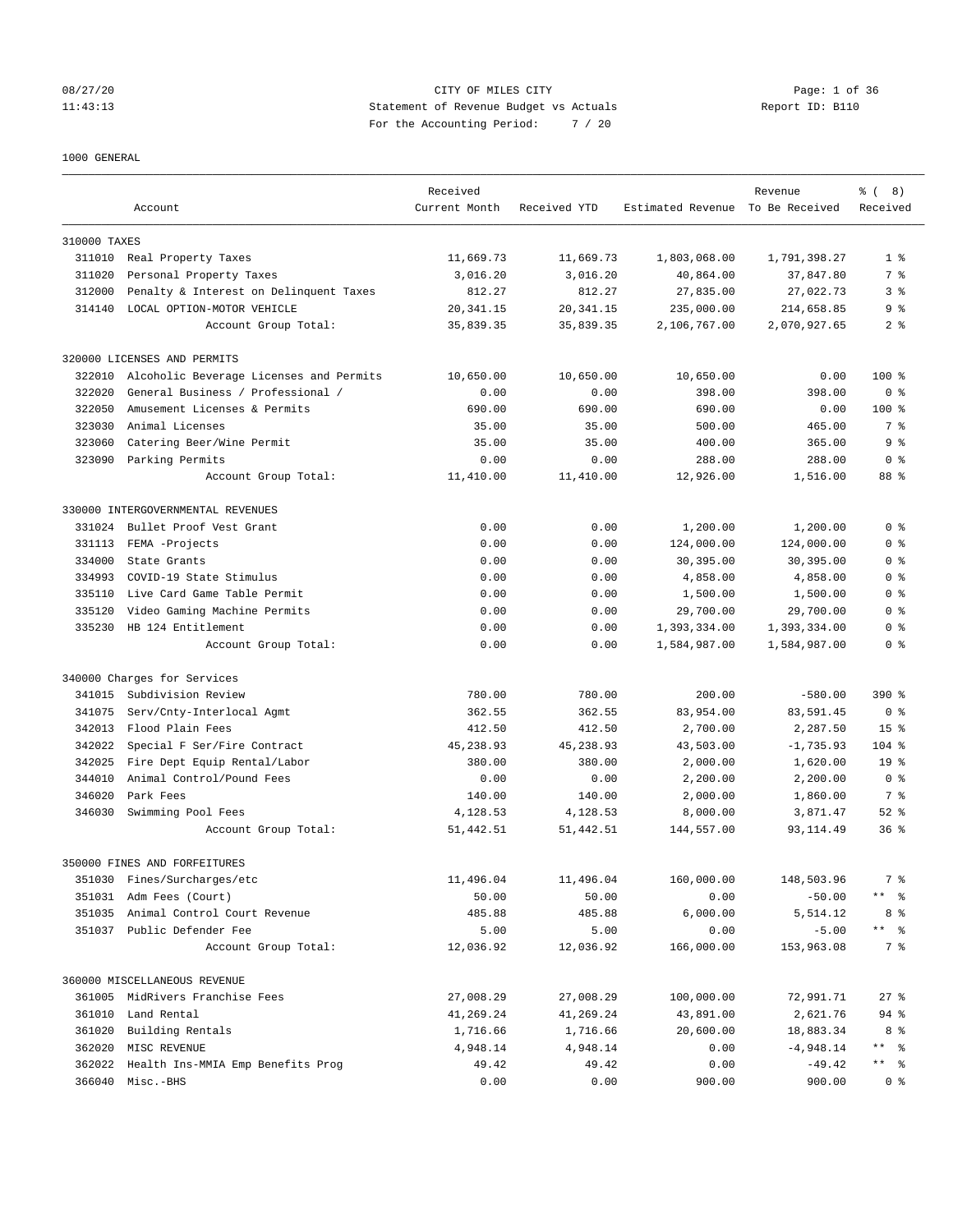## 08/27/20 Page: 2 of 36 11:43:13 Statement of Revenue Budget vs Actuals Report ID: B110 For the Accounting Period: 7 / 20

#### 1000 GENERAL

| Account                                | Received<br>Current Month | Received YTD | Estimated Revenue | Revenue<br>To Be Received | ී (<br>$\left(8\right)$<br>Received |
|----------------------------------------|---------------------------|--------------|-------------------|---------------------------|-------------------------------------|
| Sale of Junk/Salvage-PD cars<br>366050 | 0.00                      | 0.00         | 2,760.00          | 2,760.00                  | 0 <sup>8</sup>                      |
| Sale of Junk or Salvage<br>367000      | 0.00                      | 0.00         | 600.00            | 600.00                    | 0 <sup>8</sup>                      |
| Account Group Total:                   | 74,991.75                 | 74,991.75    | 168,751.00        | 93,759.25                 | 44 %                                |
| 370000 INVESTMENT EARNINGS             |                           |              |                   |                           |                                     |
| 371010<br>Investment Earnings          | 0.00                      | 0.00         | 10,000.00         | 10,000.00                 | 0 <sup>8</sup>                      |
| Account Group Total:                   | 0.00                      | 0.00         | 10,000.00         | 10,000.00                 | 0 <sup>8</sup>                      |
| 380000 OTHER FINANCING SOURCES         |                           |              |                   |                           |                                     |
| 383000<br>Interfund Operating Transfer | 27,512.08                 | 27,512.08    | 618,207.00        | 590,694.92                | 4%                                  |
| Account Group Total:                   | 27,512.08                 | 27,512.08    | 618,207.00        | 590,694.92                | $4 \text{ }$                        |
| Fund Total:                            | 213, 232.61               | 213, 232.61  | 4,812,195.00      | 4,598,962.39              | $4 \text{ }$                        |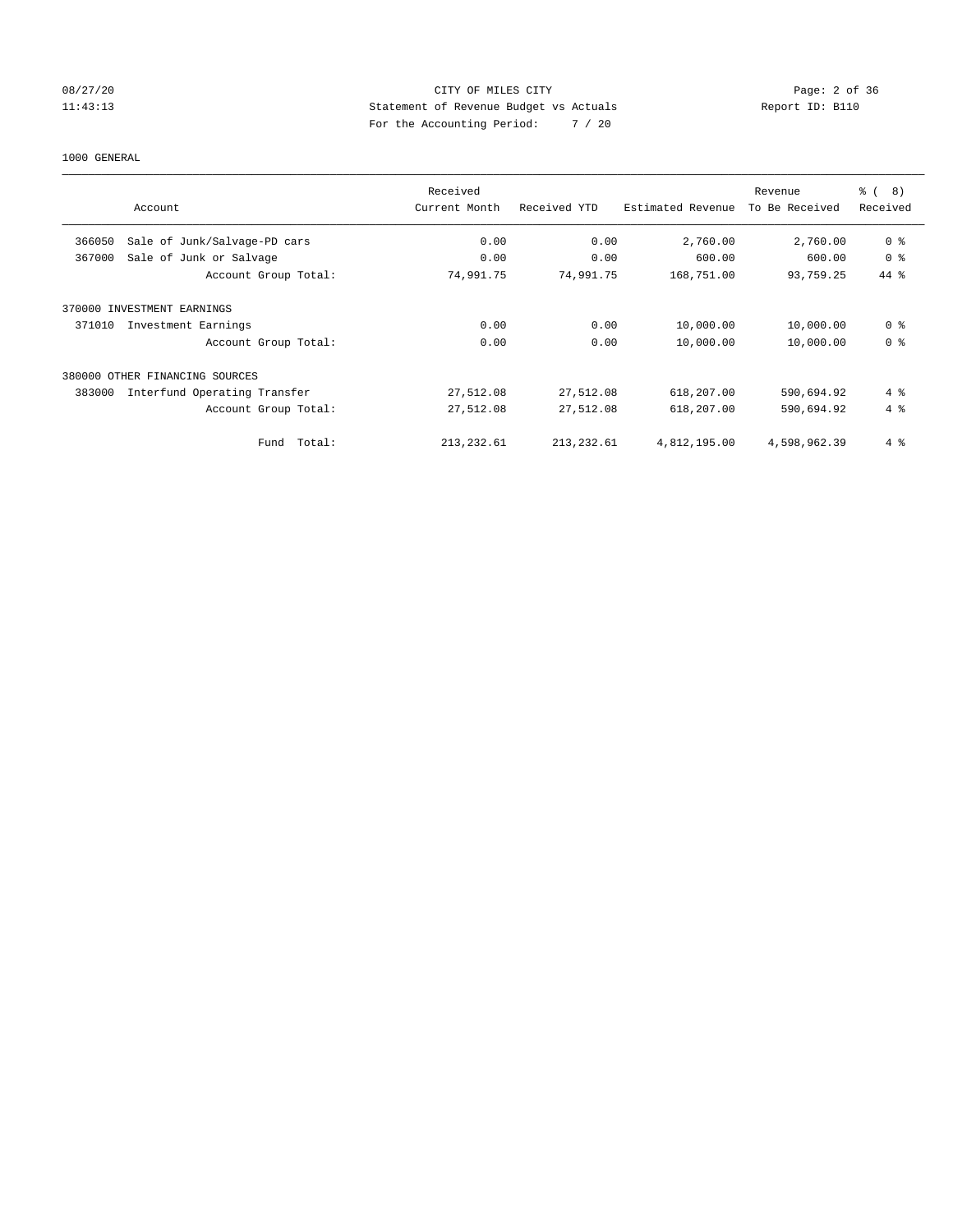## 08/27/20 Page: 3 of 36 11:43:13 Statement of Revenue Budget vs Actuals Report ID: B110 For the Accounting Period: 7 / 20

# 2220 LIBRARY

|        |                                   | Received      |              |                   | Revenue        | $\frac{3}{6}$ ( 8)  |
|--------|-----------------------------------|---------------|--------------|-------------------|----------------|---------------------|
|        | Account                           | Current Month | Received YTD | Estimated Revenue | To Be Received | Received            |
|        | 340000 Charges for Services       |               |              |                   |                |                     |
| 341075 | Serv/Cnty-Interlocal Agmt         | 0.00          | 0.00         | 41,425.00         | 41,425.00      | 0 <sup>8</sup>      |
| 346070 | Library Fees                      | 0.00          | 0.00         | 4,000.00          | 4,000.00       | 0 <sup>8</sup>      |
| 346074 | Book Sales                        | 162.10        | 162.10       | 400.00            | 237.90         | 41 %                |
|        | Account Group Total:              | 162.10        | 162.10       | 45,825.00         | 45,662.90      | 0 <sup>8</sup>      |
|        | 360000 MISCELLANEOUS REVENUE      |               |              |                   |                |                     |
| 362020 | MISC REVENUE                      | 0.00          | 0.00         | 200,000.00        | 200,000.00     | 0 <sup>8</sup>      |
| 365035 | Donation-Library Board of Trustee | 153.07        | 153.07       | 0.00              | $-153.07$      | $***$ $\frac{6}{5}$ |
|        | Account Group Total:              | 153.07        | 153.07       | 200,000.00        | 199,846.93     | 0 <sup>8</sup>      |
|        | 380000 OTHER FINANCING SOURCES    |               |              |                   |                |                     |
| 383000 | Interfund Operating Transfer      | 25,829.58     | 25,829.58    | 309,955.00        | 284, 125.42    | 8 %                 |
|        | Account Group Total:              | 25,829.58     | 25,829.58    | 309,955.00        | 284, 125.42    | 8 %                 |
|        | Fund Total:                       | 26, 144. 75   | 26, 144. 75  | 555,780.00        | 529,635.25     | 5 <sup>°</sup>      |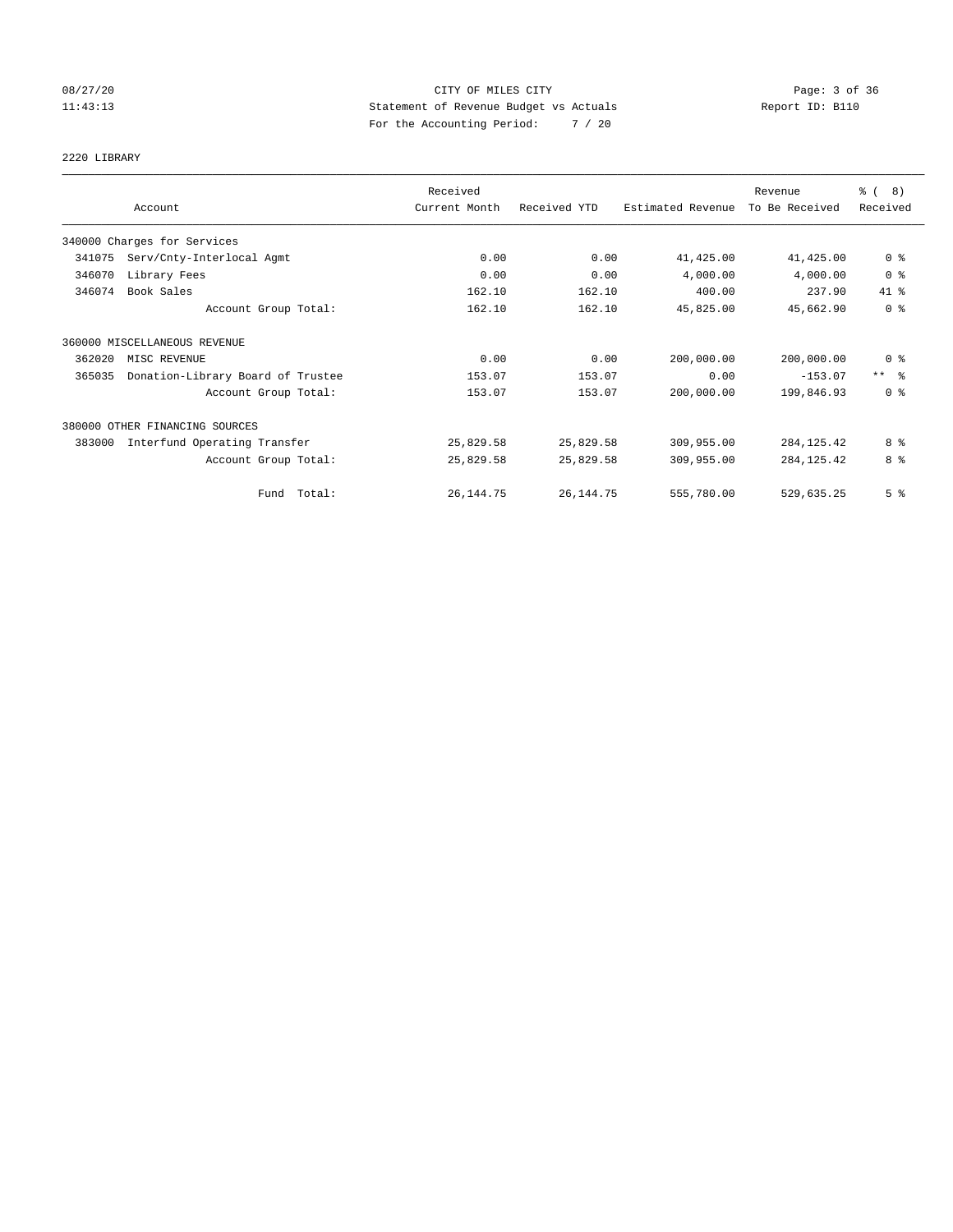# 08/27/20 CITY OF MILES CITY Page: 4 of 36 11:43:13 Statement of Revenue Budget vs Actuals Report ID: B110 For the Accounting Period: 7 / 20

2260 EMERGENCY DISASTER

|              | Account                                | Received<br>Current Month | Received YTD | Estimated Revenue | Revenue<br>To Be Received | $\frac{6}{6}$ ( 8)<br>Received |
|--------------|----------------------------------------|---------------------------|--------------|-------------------|---------------------------|--------------------------------|
| 310000 TAXES |                                        |                           |              |                   |                           |                                |
| 311010       | Real Property Taxes                    | 3.48                      | 3.48         | 250.00            | 246.52                    | 18                             |
| 311020       | Personal Property Taxes                | 0.00                      | 0.00         | 50.00             | 50.00                     | 0 <sup>8</sup>                 |
| 312000       | Penalty & Interest on Delinquent Taxes | 7.73                      | 7.73         | 30.00             | 22.27                     | $26$ $%$                       |
|              | Account Group Total:                   | 11.21                     | 11.21        | 330.00            | 318.79                    | 3 <sup>8</sup>                 |
|              | Total:<br>Fund                         | 11.21                     | 11.21        | 330.00            | 318.79                    | 3 <sup>8</sup>                 |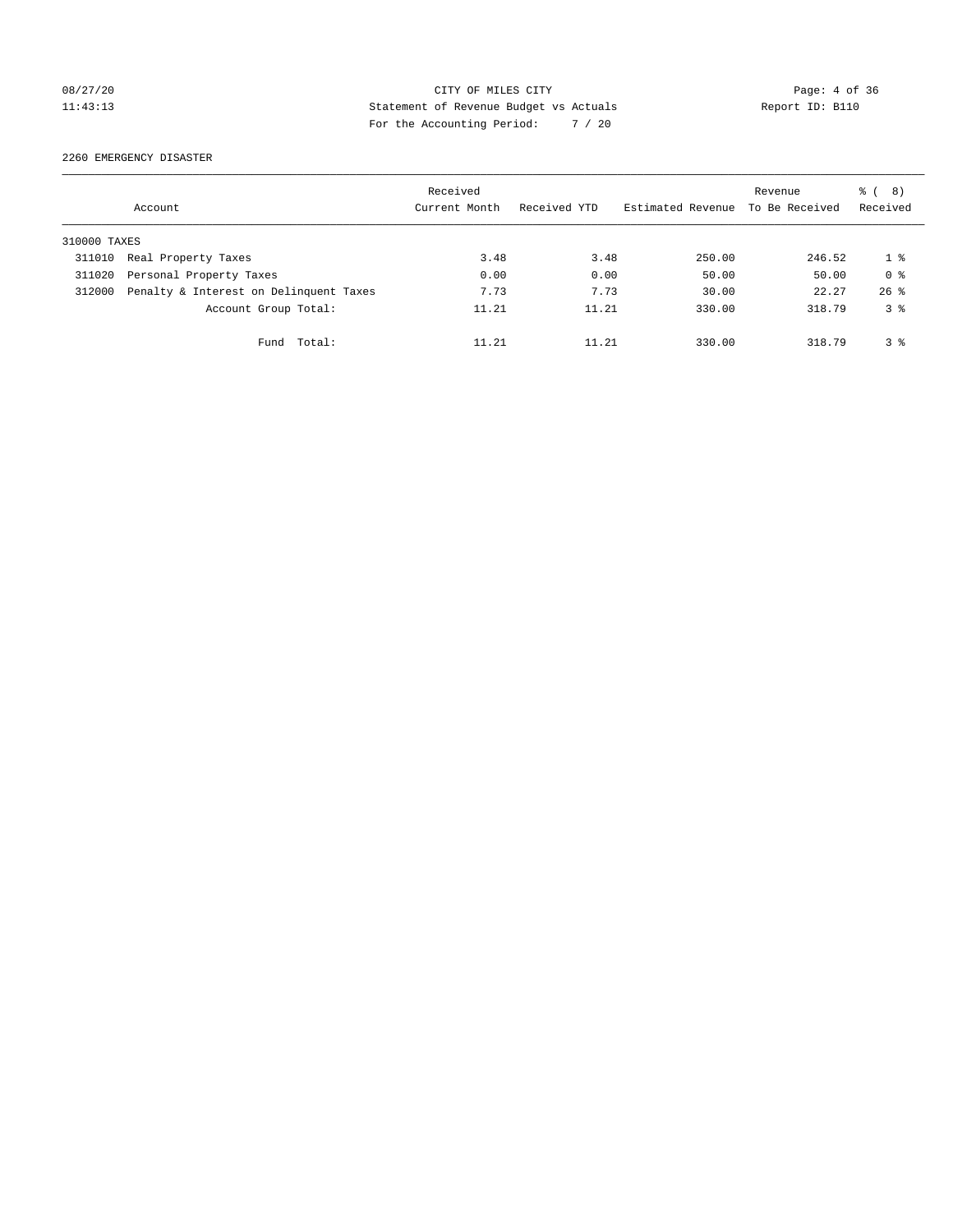# 08/27/20 **Page: 5 of 36** CITY OF MILES CITY CONTROL Page: 5 of 36 11:43:13 Statement of Revenue Budget vs Actuals Report ID: B110 For the Accounting Period: 7 / 20

2270 Health

| Account                                | Received<br>Current Month | Received YTD | Estimated Revenue | Revenue<br>To Be Received | <sub>රි</sub> ( 8 )<br>Received |
|----------------------------------------|---------------------------|--------------|-------------------|---------------------------|---------------------------------|
| 380000 OTHER FINANCING SOURCES         |                           |              |                   |                           |                                 |
| Interfund Operating Transfer<br>383000 | 0.00                      | 0.00         | 13,000.00         | 13,000.00                 | 0 %                             |
| Account Group Total:                   | 0.00                      | 0.00         | 13,000.00         | 13,000.00                 | 0 %                             |
| Total:<br>Fund                         | 0.00                      | 0.00         | 13,000.00         | 13,000.00                 | 0 %                             |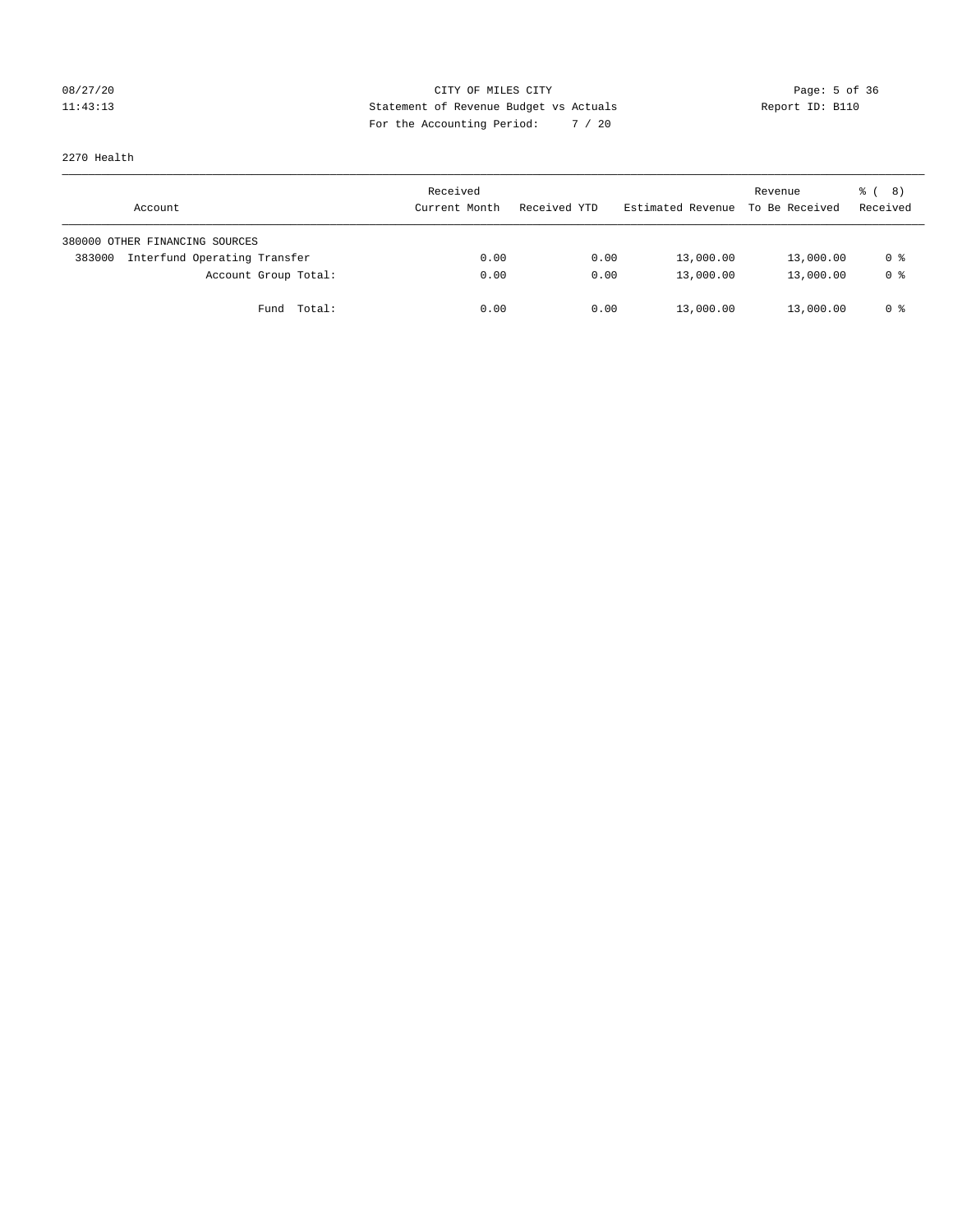## 08/27/20 **Page: 6 of 36 CITY OF MILES CITY CITY Page: 6 of 36** 11:43:13 Statement of Revenue Budget vs Actuals Report ID: B110 For the Accounting Period: 7 / 20

2310 TIFD-Downtown

|              |                                        | Received      |              |                   | Revenue        | $\frac{6}{6}$ ( 8) |
|--------------|----------------------------------------|---------------|--------------|-------------------|----------------|--------------------|
|              | Account                                | Current Month | Received YTD | Estimated Revenue | To Be Received | Received           |
| 310000 TAXES |                                        |               |              |                   |                |                    |
| 311010       | Real Property Taxes                    | 448.41        | 448.41       | 76,817.00         | 76,368.59      | 1 <sup>8</sup>     |
| 311020       | Personal Property Taxes                | 344.34        | 344.34       | 10,000.00         | 9,655.66       | 3 <sup>°</sup>     |
| 312000       | Penalty & Interest on Delinquent Taxes | 28.47         | 28.47        | 0.00              | $-28.47$       | $***$ $ -$         |
|              | Account Group Total:                   | 821.22        | 821.22       | 86,817.00         | 85,995.78      | 1 <sup>8</sup>     |
| 330000       | INTERGOVERNMENTAL REVENUES             |               |              |                   |                |                    |
| 331172       | Montana Main St Grant                  | 0.00          | 0.00         | 10,000.00         | 10,000.00      | 0 <sup>8</sup>     |
|              | Account Group Total:                   | 0.00          | 0.00         | 10,000.00         | 10,000.00      | 0 <sup>8</sup>     |
|              | 380000 OTHER FINANCING SOURCES         |               |              |                   |                |                    |
| 383000       | Interfund Operating Transfer           | 0.00          | 0.00         | 2,000.00          | 2,000.00       | 0 <sup>8</sup>     |
|              | Account Group Total:                   | 0.00          | 0.00         | 2,000.00          | 2,000.00       | 0 <sup>8</sup>     |
|              | Fund Total:                            | 821.22        | 821.22       | 98,817.00         | 97,995.78      | 1 <sup>8</sup>     |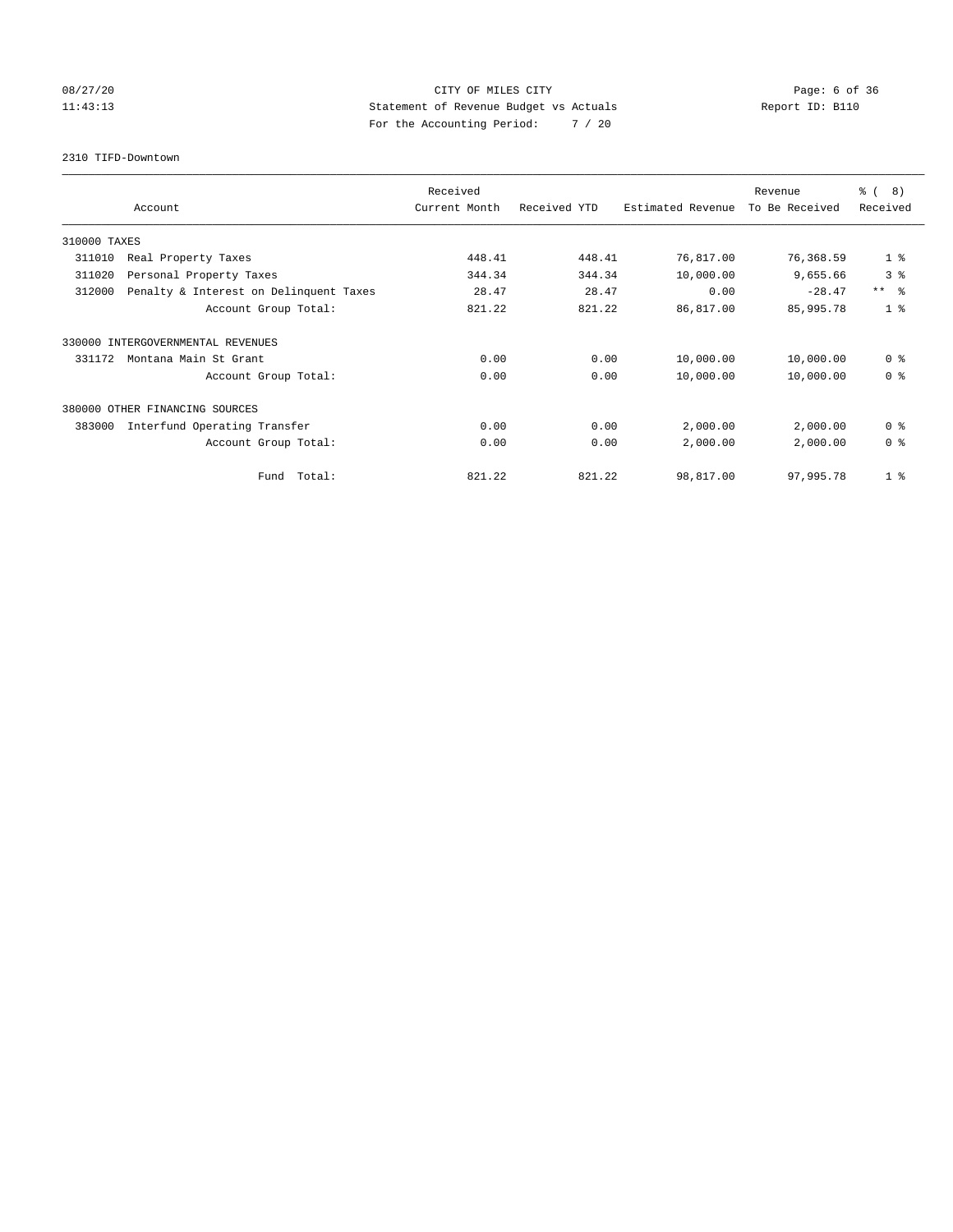## 08/27/20 Page: 7 of 36 11:43:13 Statement of Revenue Budget vs Actuals Report ID: B110 For the Accounting Period: 7 / 20

2372 Permissive Medical Levy

|              | Account                                | Received<br>Current Month | Received YTD | Estimated Revenue | Revenue<br>To Be Received | (8)<br>ී (<br>Received |
|--------------|----------------------------------------|---------------------------|--------------|-------------------|---------------------------|------------------------|
| 310000 TAXES |                                        |                           |              |                   |                           |                        |
| 311010       | Real Property Taxes                    | 1,642.13                  | 1,642.13     | 280,756.00        | 279.113.87                | $1 \circ$              |
| 311020       | Personal Property Taxes                | 429.85                    | 429.85       | 6, 363.00         | 5,933.15                  | 7 %                    |
| 312000       | Penalty & Interest on Delinquent Taxes | 27.10                     | 27.10        | 0.00              | $-27.10$                  | $***$ $\frac{6}{5}$    |
|              | Account Group Total:                   | 2,099.08                  | 2,099.08     | 287, 119, 00      | 285,019.92                | 1 <sup>8</sup>         |
|              | Fund Total:                            | 2,099.08                  | 2,099.08     | 287,119.00        | 285,019.92                | 1 <sup>8</sup>         |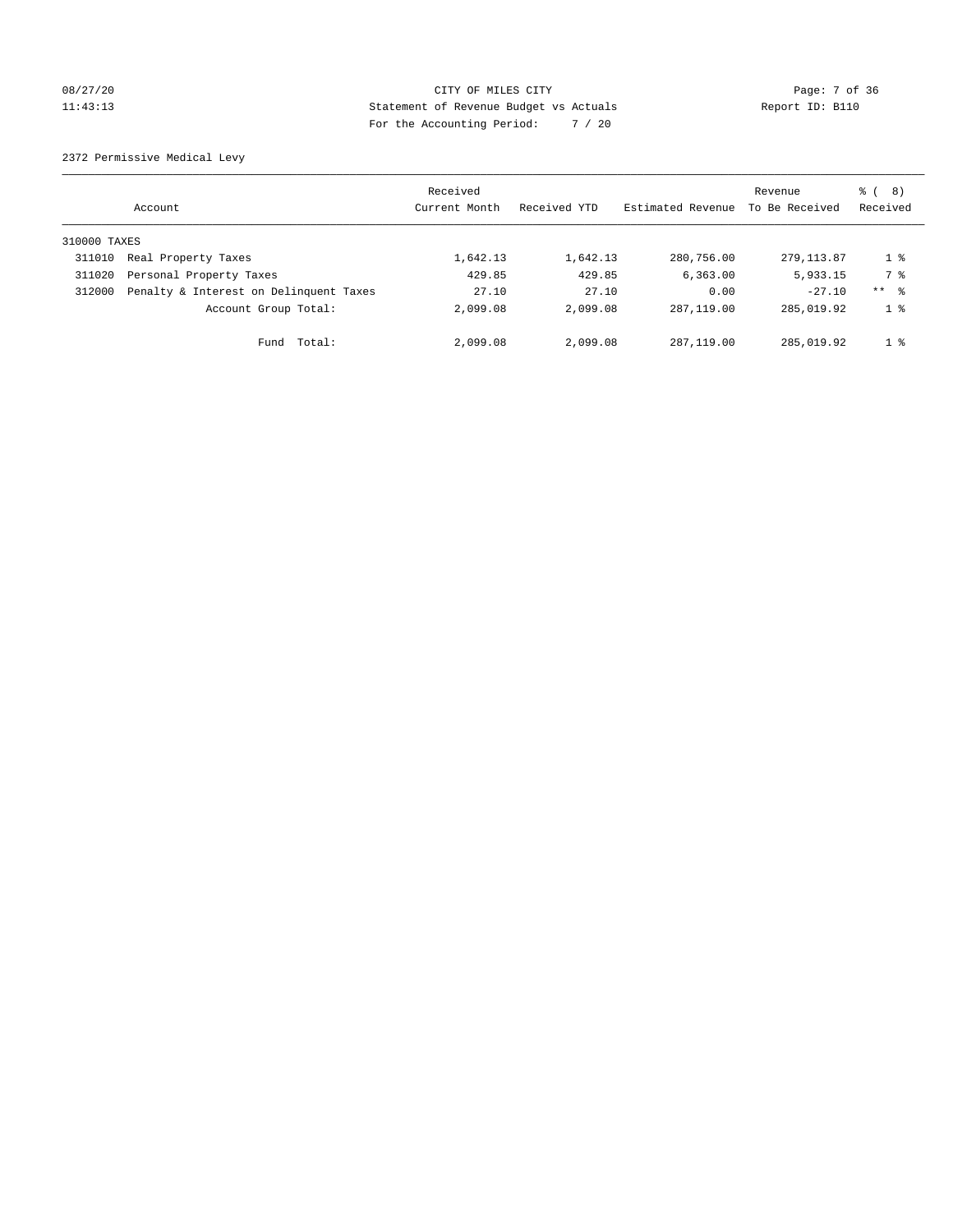## 08/27/20 Page: 8 of 36 11:43:13 Statement of Revenue Budget vs Actuals Report ID: B110 For the Accounting Period: 7 / 20

#### 2390 DRUG FORFEITURE

| Account                      | Received<br>Current Month | Received YTD | Estimated Revenue | Revenue<br>To Be Received | ී ( 8 )<br>Received |
|------------------------------|---------------------------|--------------|-------------------|---------------------------|---------------------|
| 350000 FINES AND FORFEITURES |                           |              |                   |                           |                     |
| Drug Forfeitures<br>351013   | 0.00                      | 0.00         | 2,000.00          | 2,000.00                  | 0 %                 |
| Account Group Total:         | 0.00                      | 0.00         | 2,000.00          | 2,000.00                  | 0 <sup>8</sup>      |
| Fund Total:                  | 0.00                      | 0.00         | 2,000.00          | 2,000.00                  | 0 %                 |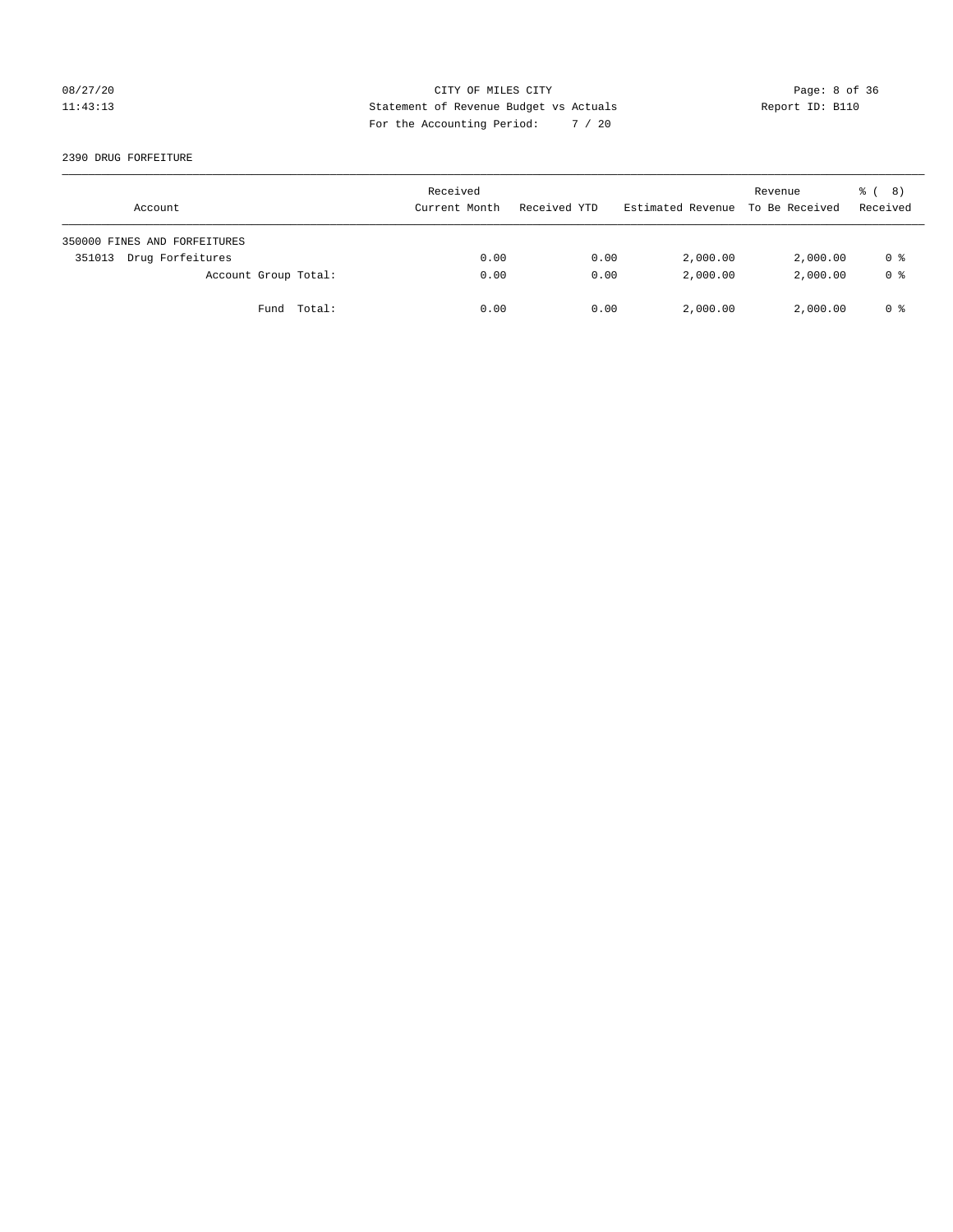## 08/27/20 CITY OF MILES CITY Page: 9 of 36 11:43:13 Statement of Revenue Budget vs Actuals Report ID: B110 For the Accounting Period: 7 / 20

#### 2394 BUILDING CODE ENFORCEMENT

| Account                              | Received<br>Current Month | Received YTD | Estimated Revenue | Revenue<br>To Be Received | $\frac{6}{6}$ ( 8)<br>Received |
|--------------------------------------|---------------------------|--------------|-------------------|---------------------------|--------------------------------|
| 320000 LICENSES AND PERMITS          |                           |              |                   |                           |                                |
| Building & Related Permits<br>323010 | 10,043.80                 | 10,043.80    | 180,000.00        | 169,956.20                | 6 %                            |
| Account Group Total:                 | 10,043.80                 | 10,043.80    | 180,000.00        | 169,956.20                | 6 %                            |
| Fund Total:                          | 10,043.80                 | 10,043.80    | 180,000.00        | 169,956.20                | 6 %                            |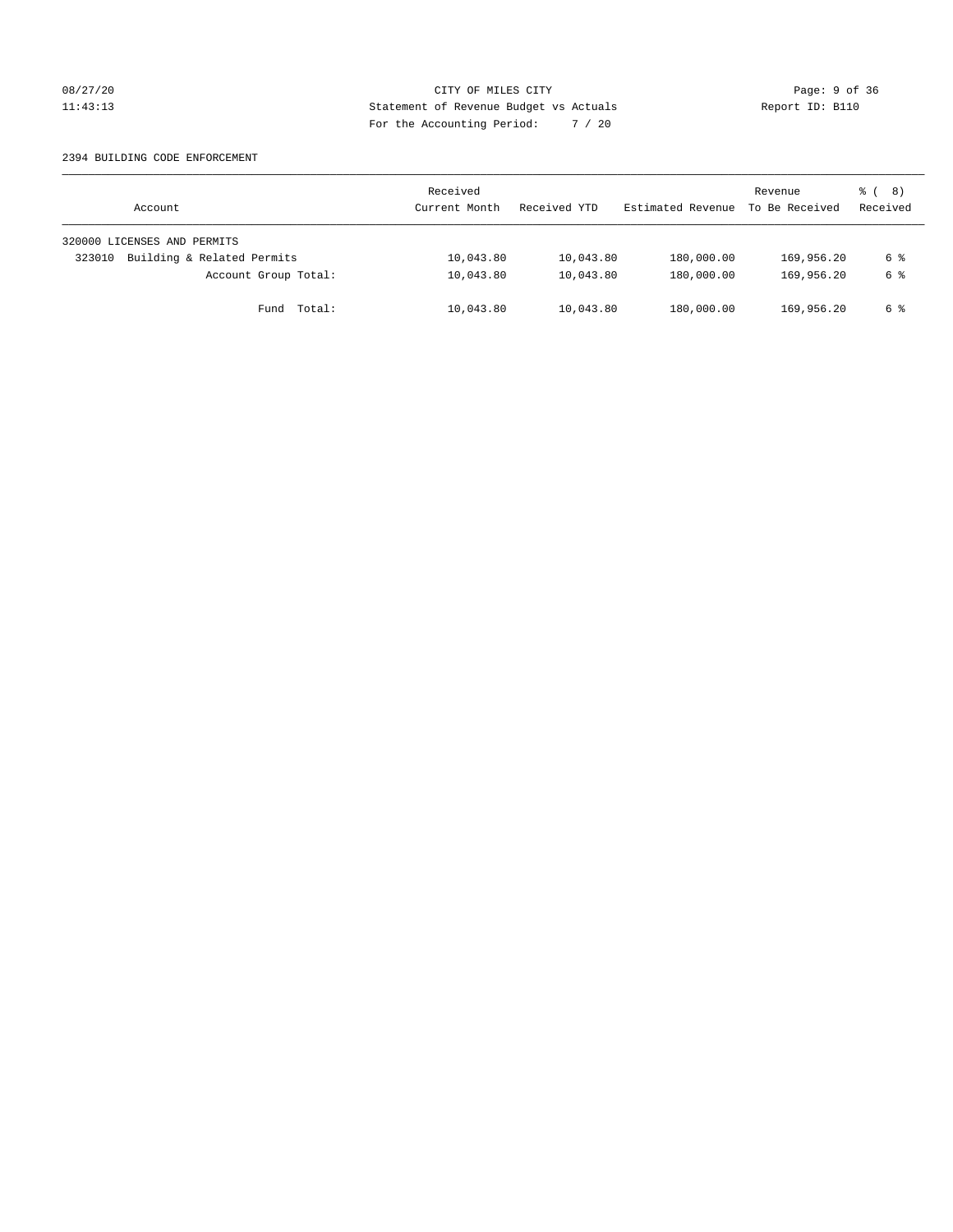## 08/27/20 Page: 10 of 36 11:43:13 Statement of Revenue Budget vs Actuals Report ID: B110 For the Accounting Period: 7 / 20

2400 LTG M D#165-(Gen City)

| Account                                            | Received<br>Current Month | Received YTD | Estimated Revenue | Revenue<br>To Be Received | ී (<br>8)<br>Received |
|----------------------------------------------------|---------------------------|--------------|-------------------|---------------------------|-----------------------|
| 360000 MISCELLANEOUS REVENUE                       |                           |              |                   |                           |                       |
| 363010<br>Maintenance Assessments                  | 2,038.21                  | 2,038.21     | 163,168.00        | 161, 129.79               | 1 <sub>8</sub>        |
| Penalty & Interest on Deling Assessments<br>363040 | 137.11                    | 137.11       | 550.00            | 412.89                    | $25$ $%$              |
| Account Group Total:                               | 2,175.32                  | 2,175.32     | 163,718.00        | 161,542.68                | 1 <sub>8</sub>        |
| INVESTMENT EARNINGS<br>370000                      |                           |              |                   |                           |                       |
| 371010<br>Investment Earnings                      | 0.00                      | 0.00         | 1,100.00          | 1,100.00                  | 0 <sup>8</sup>        |
| Account Group Total:                               | 0.00                      | 0.00         | 1,100.00          | 1,100.00                  | 0 <sup>8</sup>        |
| Fund Total:                                        | 2,175.32                  | 2,175.32     | 164,818.00        | 162,642.68                | 1 <sup>°</sup>        |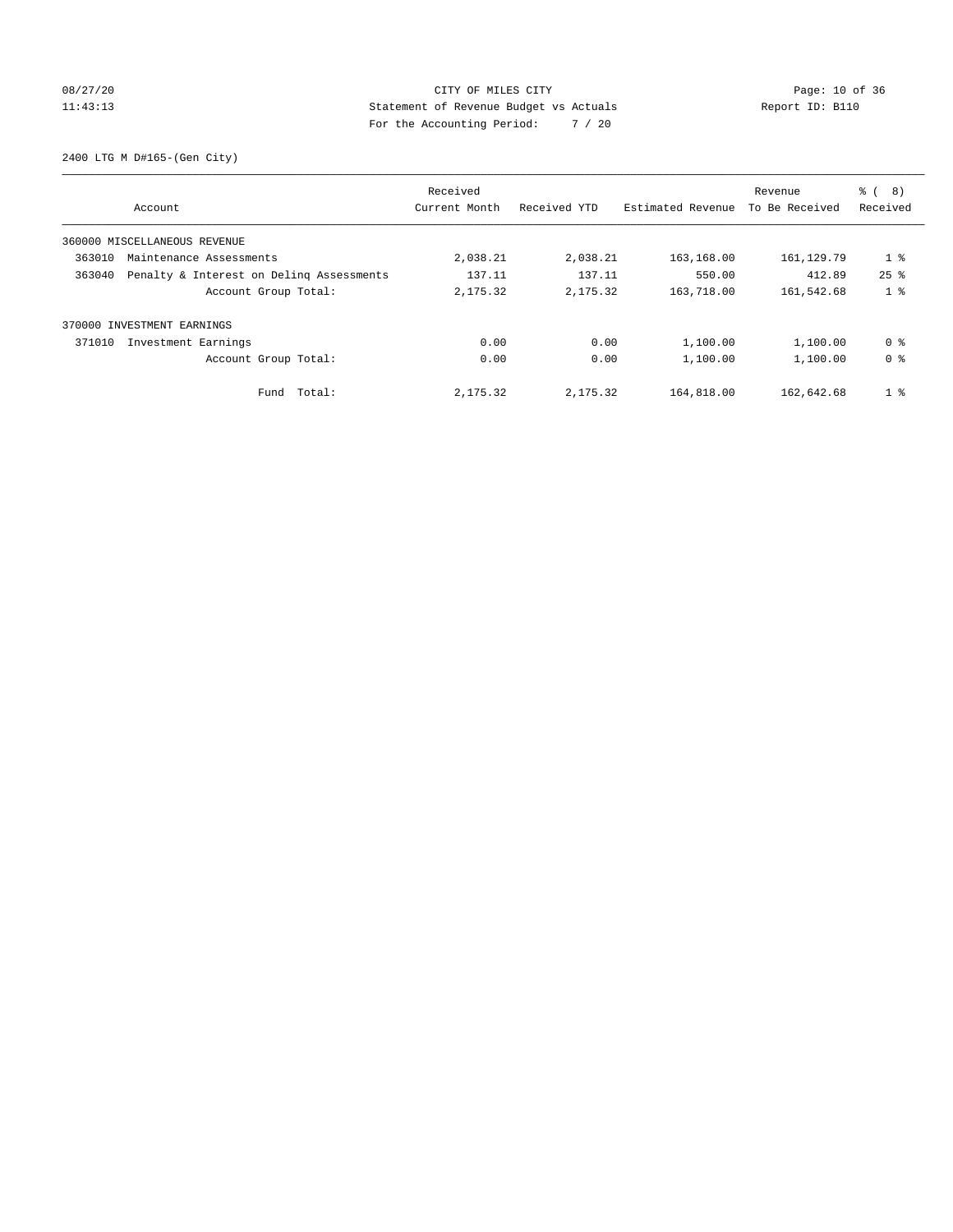## 08/27/20 Page: 11 of 36 11:43:13 Statement of Revenue Budget vs Actuals Report ID: B110 For the Accounting Period: 7 / 20

2420 LTG M D#167-(MilesAddn Etc)

|                              |                                          | Received      |              |                   | Revenue        | $\frac{6}{6}$<br>8) |
|------------------------------|------------------------------------------|---------------|--------------|-------------------|----------------|---------------------|
| Account                      |                                          | Current Month | Received YTD | Estimated Revenue | To Be Received | Received            |
| 360000 MISCELLANEOUS REVENUE |                                          |               |              |                   |                |                     |
| 363010                       | Maintenance Assessments                  | 154.36        | 154.36       | 15,778.00         | 15,623.64      | $1$ %               |
| 363040                       | Penalty & Interest on Deling Assessments | 7.51          | 7.51         | 100.00            | 92.49          | 8 %                 |
|                              | Account Group Total:                     | 161.87        | 161.87       | 15,878.00         | 15,716.13      | 1 <sup>8</sup>      |
| 370000 INVESTMENT EARNINGS   |                                          |               |              |                   |                |                     |
| 371010                       | Investment Earnings                      | 0.00          | 0.00         | 300.00            | 300.00         | 0 <sup>8</sup>      |
|                              | Account Group Total:                     | 0.00          | 0.00         | 300.00            | 300.00         | 0 <sup>8</sup>      |
|                              | Total:<br>Fund                           | 161.87        | 161.87       | 16,178.00         | 16,016.13      | 1 <sup>°</sup>      |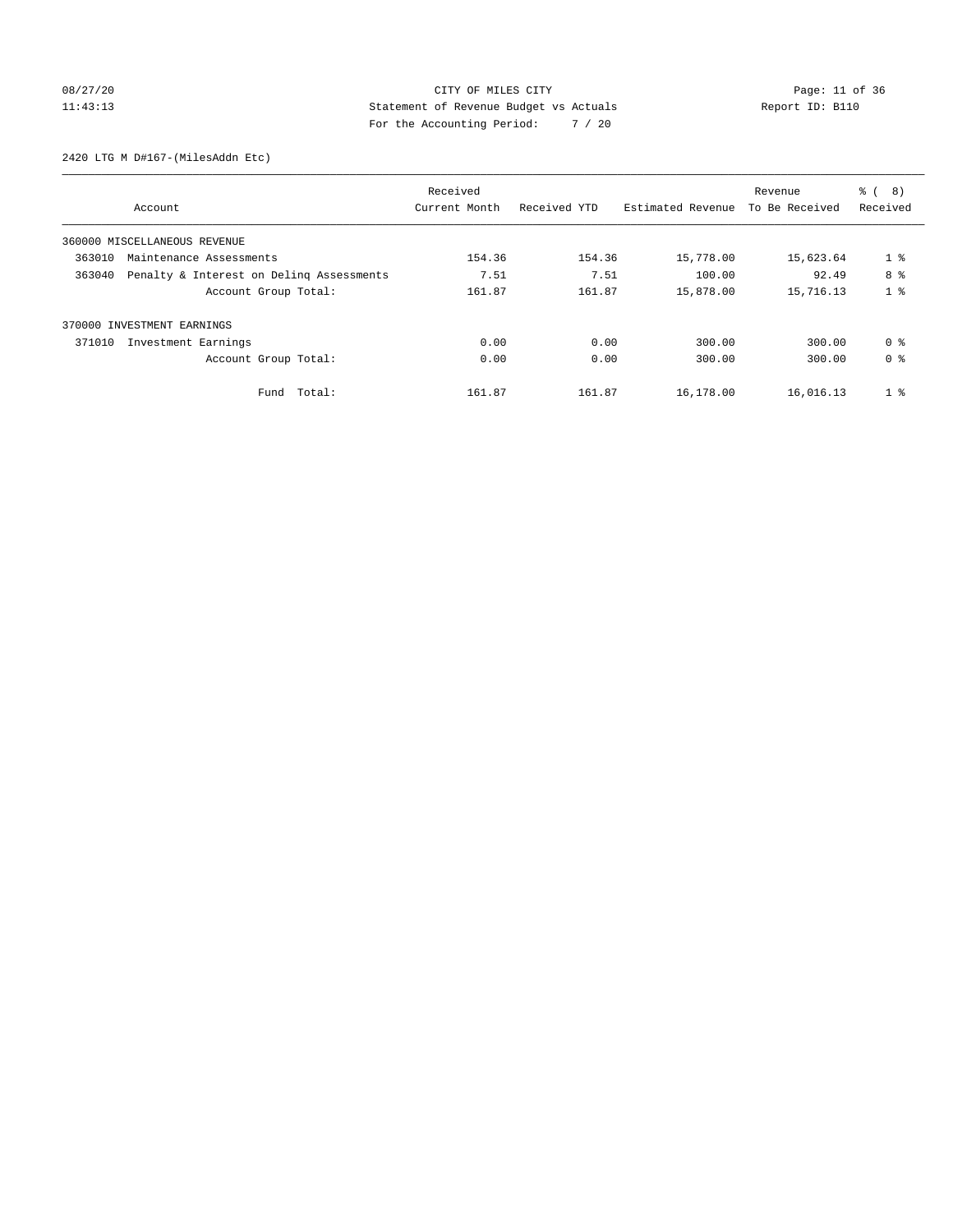# 08/27/20 Page: 12 of 36 11:43:13 Statement of Revenue Budget vs Actuals Report ID: B110 For the Accounting Period: 7 / 20

2430 LTG M D#171-(Balsam Est)

|                                                    | Received      |              |                   | Revenue        | $\frac{6}{6}$<br>8) |
|----------------------------------------------------|---------------|--------------|-------------------|----------------|---------------------|
| Account                                            | Current Month | Received YTD | Estimated Revenue | To Be Received | Received            |
| 360000 MISCELLANEOUS REVENUE                       |               |              |                   |                |                     |
| 363010<br>Maintenance Assessments                  | 0.00          | 0.00         | 4,734.00          | 4,734.00       | 0 %                 |
| 363040<br>Penalty & Interest on Deling Assessments | 0.00          | 0.00         | 15.00             | 15.00          | 0 <sup>8</sup>      |
| Account Group Total:                               | 0.00          | 0.00         | 4,749.00          | 4,749.00       | 0 <sup>8</sup>      |
| 370000 INVESTMENT EARNINGS                         |               |              |                   |                |                     |
| 371010<br>Investment Earnings                      | 0.00          | 0.00         | 300.00            | 300.00         | 0 <sup>8</sup>      |
| Account Group Total:                               | 0.00          | 0.00         | 300.00            | 300.00         | 0 <sup>8</sup>      |
| Total:<br>Fund                                     | 0.00          | 0.00         | 5,049.00          | 5,049.00       | 0 <sup>8</sup>      |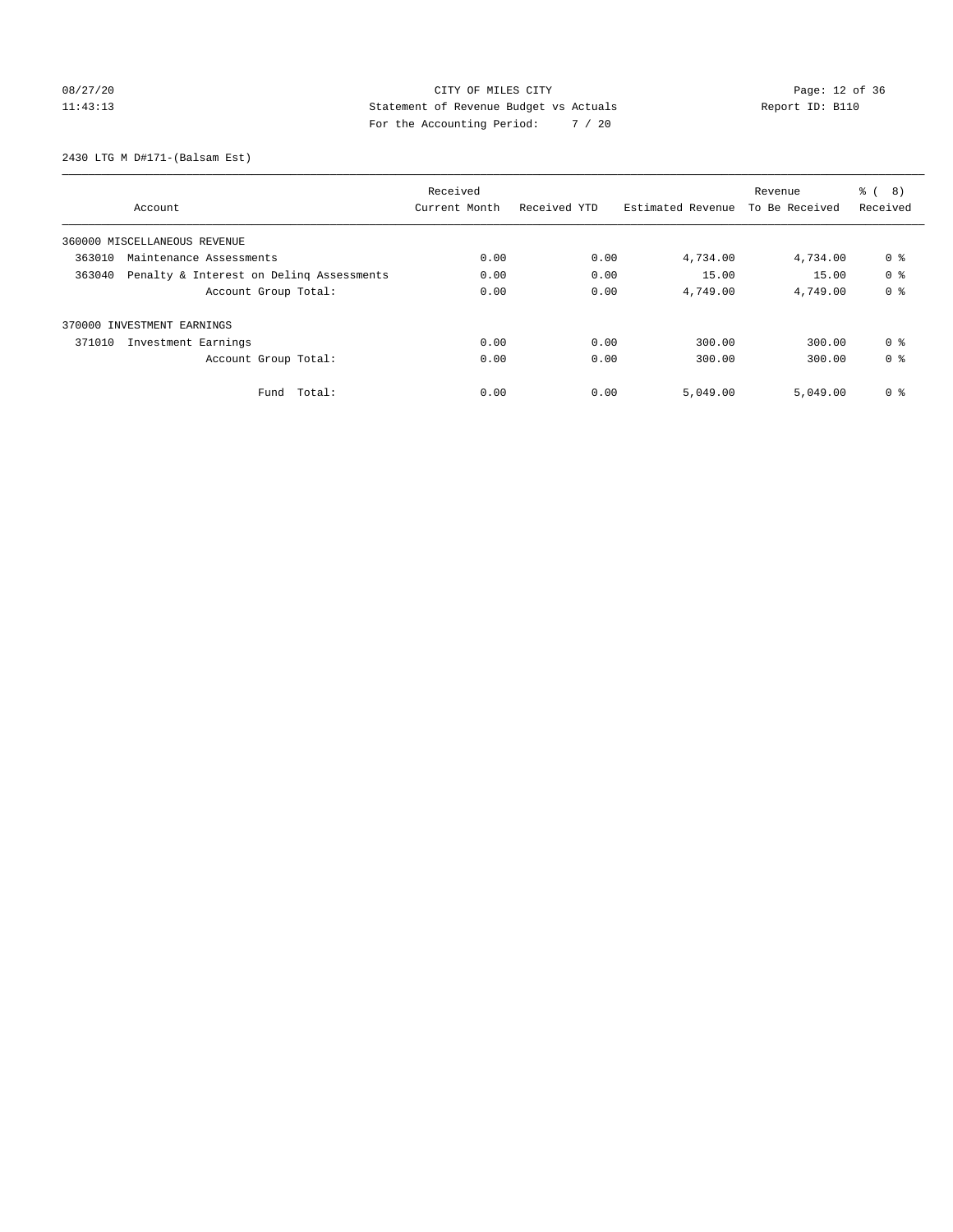# 08/27/20 Page: 13 of 36 CITY OF MILES CITY CONTROL PAGE: 13 of 36 11:43:13 Statement of Revenue Budget vs Actuals Report ID: B110 For the Accounting Period: 7 / 20

2440 LTG M D#172-(Main Str)

|                                                    | Received      |              |                   | Revenue        | ී (<br>8)      |
|----------------------------------------------------|---------------|--------------|-------------------|----------------|----------------|
| Account                                            | Current Month | Received YTD | Estimated Revenue | To Be Received | Received       |
| 360000 MISCELLANEOUS REVENUE                       |               |              |                   |                |                |
| 363010<br>Maintenance Assessments                  | 0.00          | 0.00         | 30,533.00         | 30,533.00      | 0 <sup>8</sup> |
| Penalty & Interest on Deling Assessments<br>363040 | 0.00          | 0.00         | 100.00            | 100.00         | 0 <sup>8</sup> |
| Account Group Total:                               | 0.00          | 0.00         | 30,633.00         | 30,633.00      | 0 <sup>8</sup> |
| INVESTMENT EARNINGS<br>370000                      |               |              |                   |                |                |
| 371010<br>Investment Earnings                      | 0.00          | 0.00         | 75.00             | 75.00          | 0 <sup>8</sup> |
| Account Group Total:                               | 0.00          | 0.00         | 75.00             | 75.00          | 0 <sup>8</sup> |
| Fund Total:                                        | 0.00          | 0.00         | 30,708.00         | 30,708.00      | 0 %            |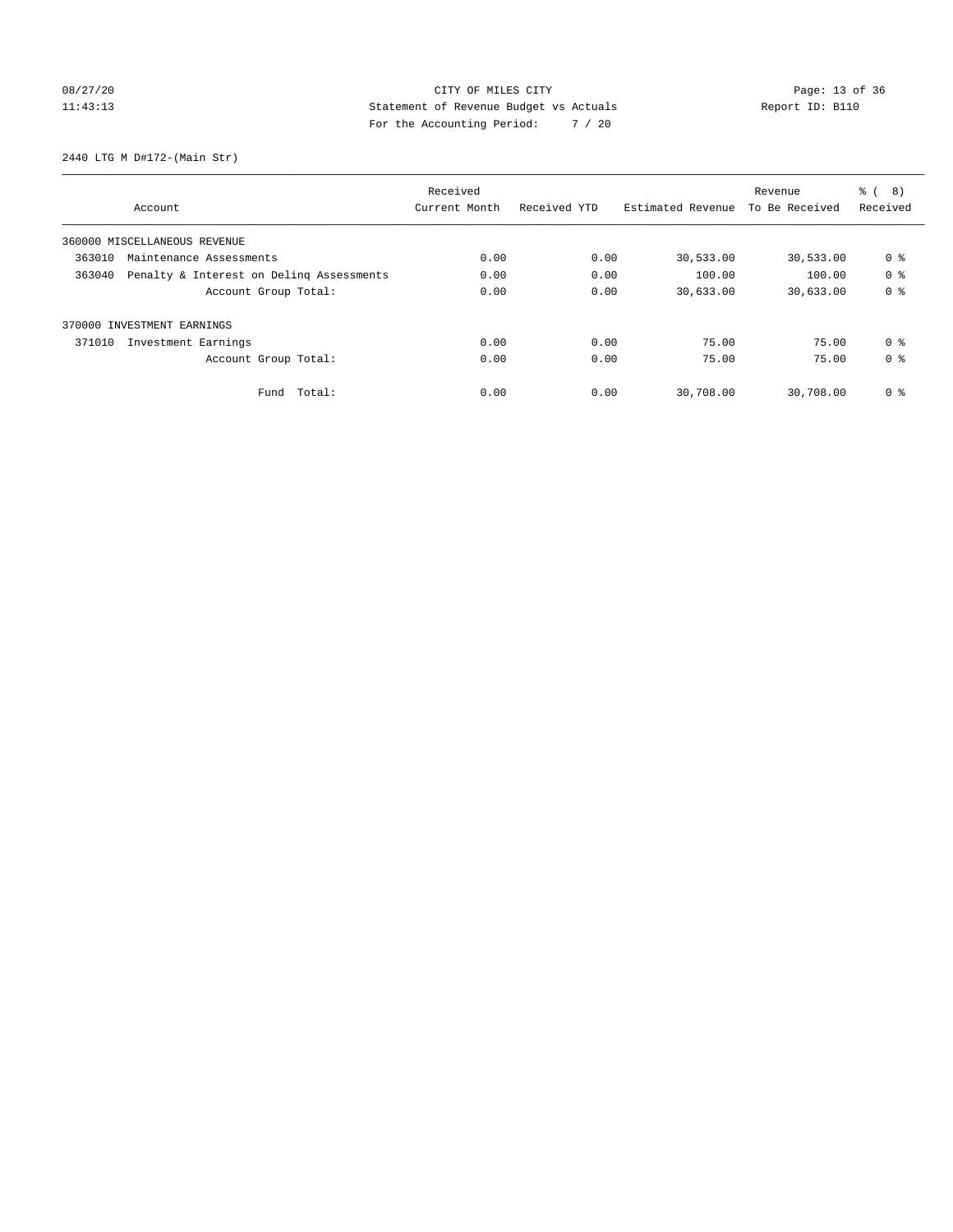## 08/27/20 Page: 14 of 36 11:43:13 Statement of Revenue Budget vs Actuals Report ID: B110 For the Accounting Period: 7 / 20

2450 LTG M D#195-(SG-Trico)

|        |                                          | Received      |              |                   | Revenue        | 8)<br>る (      |
|--------|------------------------------------------|---------------|--------------|-------------------|----------------|----------------|
|        | Account                                  | Current Month | Received YTD | Estimated Revenue | To Be Received | Received       |
|        | 360000 MISCELLANEOUS REVENUE             |               |              |                   |                |                |
| 363010 | Maintenance Assessments                  | 26.08         | 26.08        | 3,172.00          | 3, 145.92      | 1 <sub>8</sub> |
| 363040 | Penalty & Interest on Deling Assessments | 1.27          | 1.27         | 10.00             | 8.73           | $13*$          |
|        | Account Group Total:                     | 27.35         | 27.35        | 3,182.00          | 3,154.65       | 1 <sub>8</sub> |
|        | 370000 INVESTMENT EARNINGS               |               |              |                   |                |                |
| 371010 | Investment Earnings                      | 0.00          | 0.00         | 75.00             | 75.00          | 0 <sup>8</sup> |
|        | Account Group Total:                     | 0.00          | 0.00         | 75.00             | 75.00          | 0 <sup>8</sup> |
|        | Fund Total:                              | 27.35         | 27.35        | 3,257.00          | 3,229.65       | 1 <sup>°</sup> |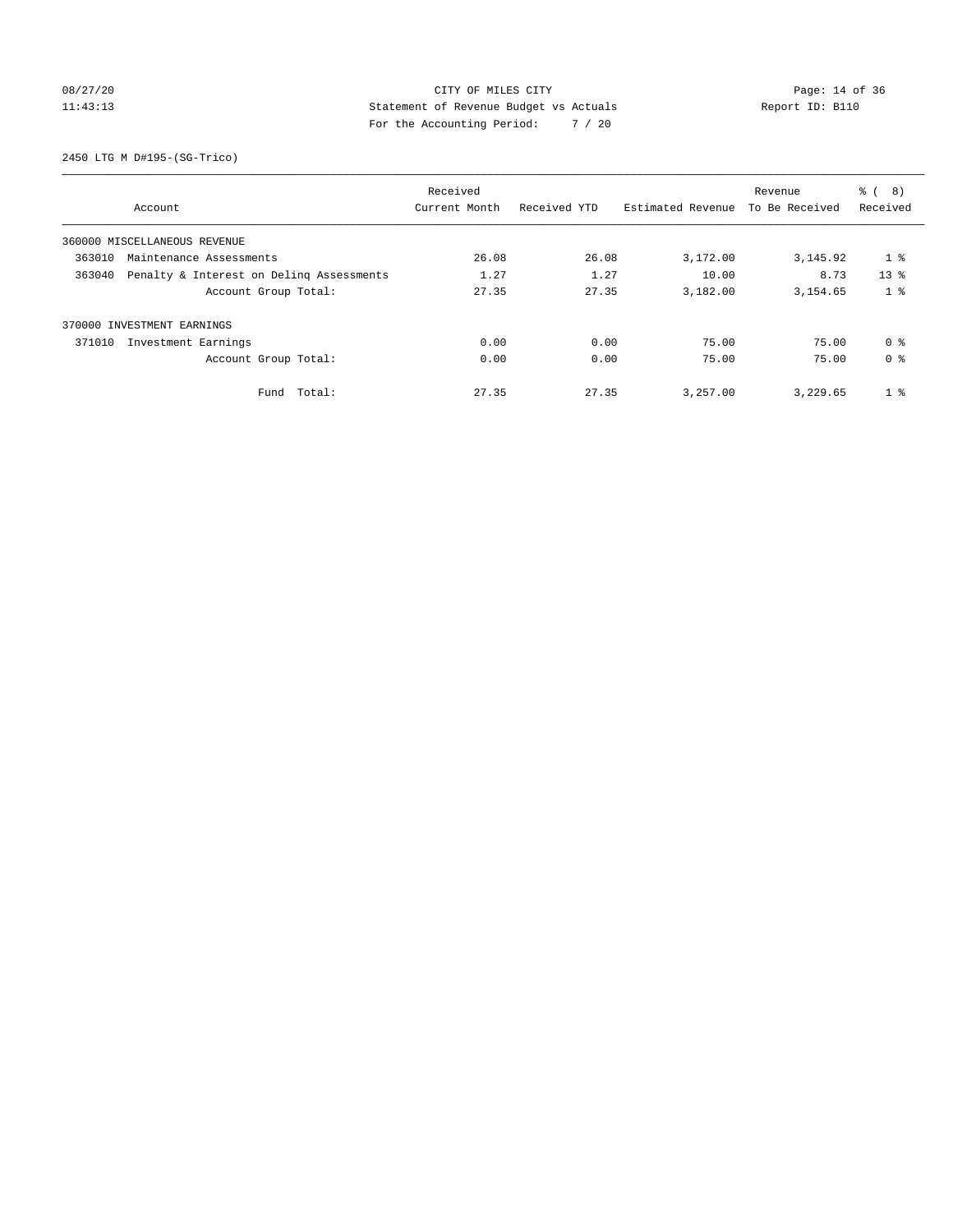## 08/27/20 Page: 15 of 36 11:43:13 Statement of Revenue Budget vs Actuals Report ID: B110 For the Accounting Period: 7 / 20

2470 LTG M D#202-(SG-MDU&NV)

|        |                                          | Received      |              |                   | Revenue        | 8)<br>る (      |
|--------|------------------------------------------|---------------|--------------|-------------------|----------------|----------------|
|        | Account                                  | Current Month | Received YTD | Estimated Revenue | To Be Received | Received       |
|        | 360000 MISCELLANEOUS REVENUE             |               |              |                   |                |                |
| 363010 | Maintenance Assessments                  | 70.74         | 70.74        | 5,542.00          | 5,471.26       | 1 <sub>8</sub> |
| 363040 | Penalty & Interest on Deling Assessments | 3.44          | 3.44         | 75.00             | 71.56          | 5 <sup>8</sup> |
|        | Account Group Total:                     | 74.18         | 74.18        | 5,617.00          | 5,542.82       | 1 <sup>8</sup> |
|        | 370000 INVESTMENT EARNINGS               |               |              |                   |                |                |
| 371010 | Investment Earnings                      | 0.00          | 0.00         | 50.00             | 50.00          | 0 <sup>8</sup> |
|        | Account Group Total:                     | 0.00          | 0.00         | 50.00             | 50.00          | 0 <sup>8</sup> |
|        | Fund Total:                              | 74.18         | 74.18        | 5,667.00          | 5,592.82       | 1 <sup>°</sup> |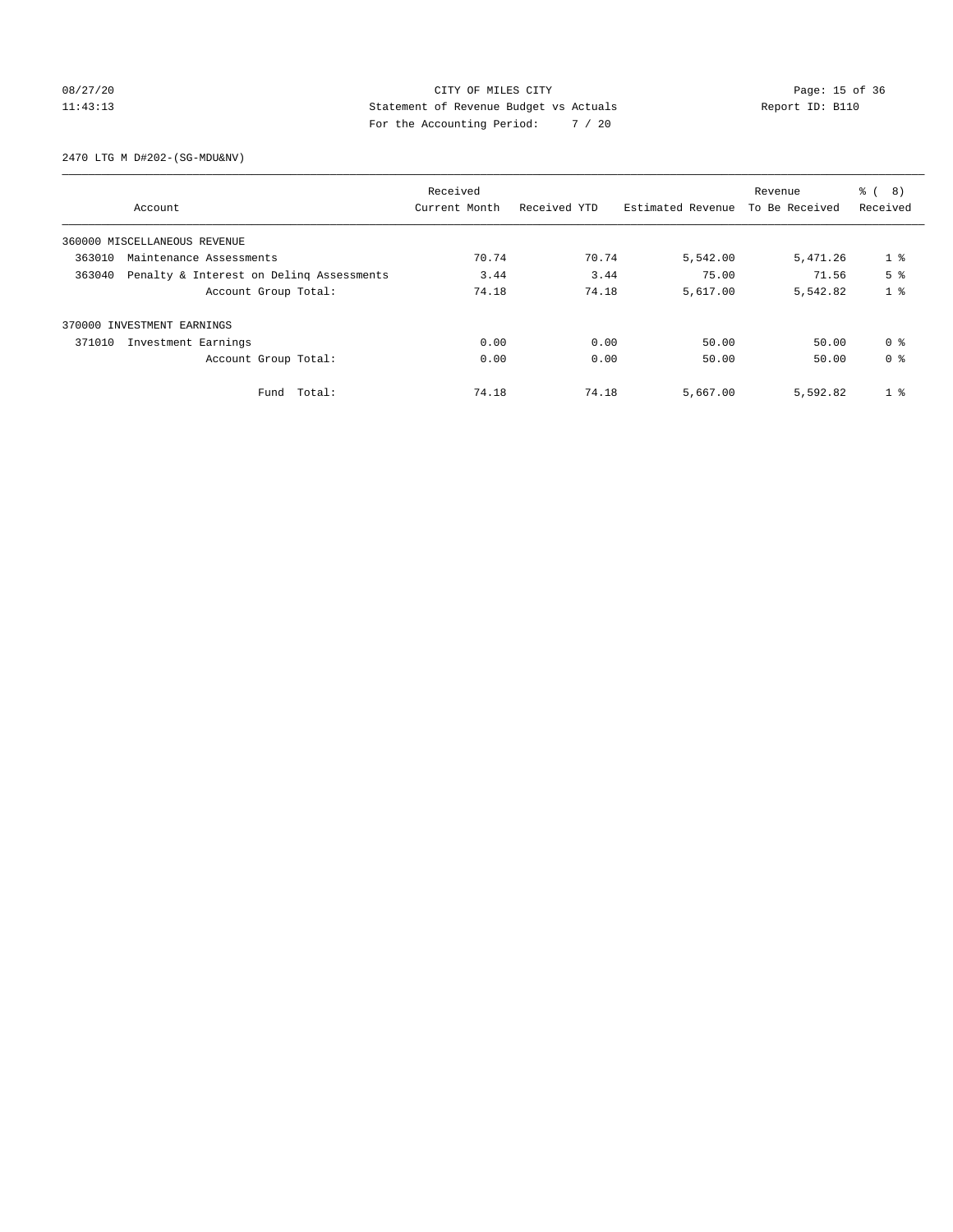## 08/27/20 Page: 16 of 36 CITY OF MILES CITY CONTROL PAGE: 16 of 36 11:43:13 Statement of Revenue Budget vs Actuals Report ID: B110 For the Accounting Period: 7 / 20

2480 LTG M M#173-(Milestown Estates)

|        |                                          | Received      |              |                   | Revenue        | 8)<br>る (      |
|--------|------------------------------------------|---------------|--------------|-------------------|----------------|----------------|
|        | Account                                  | Current Month | Received YTD | Estimated Revenue | To Be Received | Received       |
|        | 360000 MISCELLANEOUS REVENUE             |               |              |                   |                |                |
| 363010 | Maintenance Assessments                  | 0.00          | 0.00         | 3,276.00          | 3,276.00       | 0 %            |
| 363040 | Penalty & Interest on Deling Assessments | 0.00          | 0.00         | 10.00             | 10.00          | 0 <sup>8</sup> |
|        | Account Group Total:                     | 0.00          | 0.00         | 3,286.00          | 3,286.00       | 0 <sup>8</sup> |
|        | 370000 INVESTMENT EARNINGS               |               |              |                   |                |                |
| 371010 | Investment Earnings                      | 0.00          | 0.00         | 20.00             | 20.00          | 0 <sup>8</sup> |
|        | Account Group Total:                     | 0.00          | 0.00         | 20.00             | 20.00          | 0 <sup>8</sup> |
|        | Fund Total:                              | 0.00          | 0.00         | 3,306.00          | 3,306.00       | 0 %            |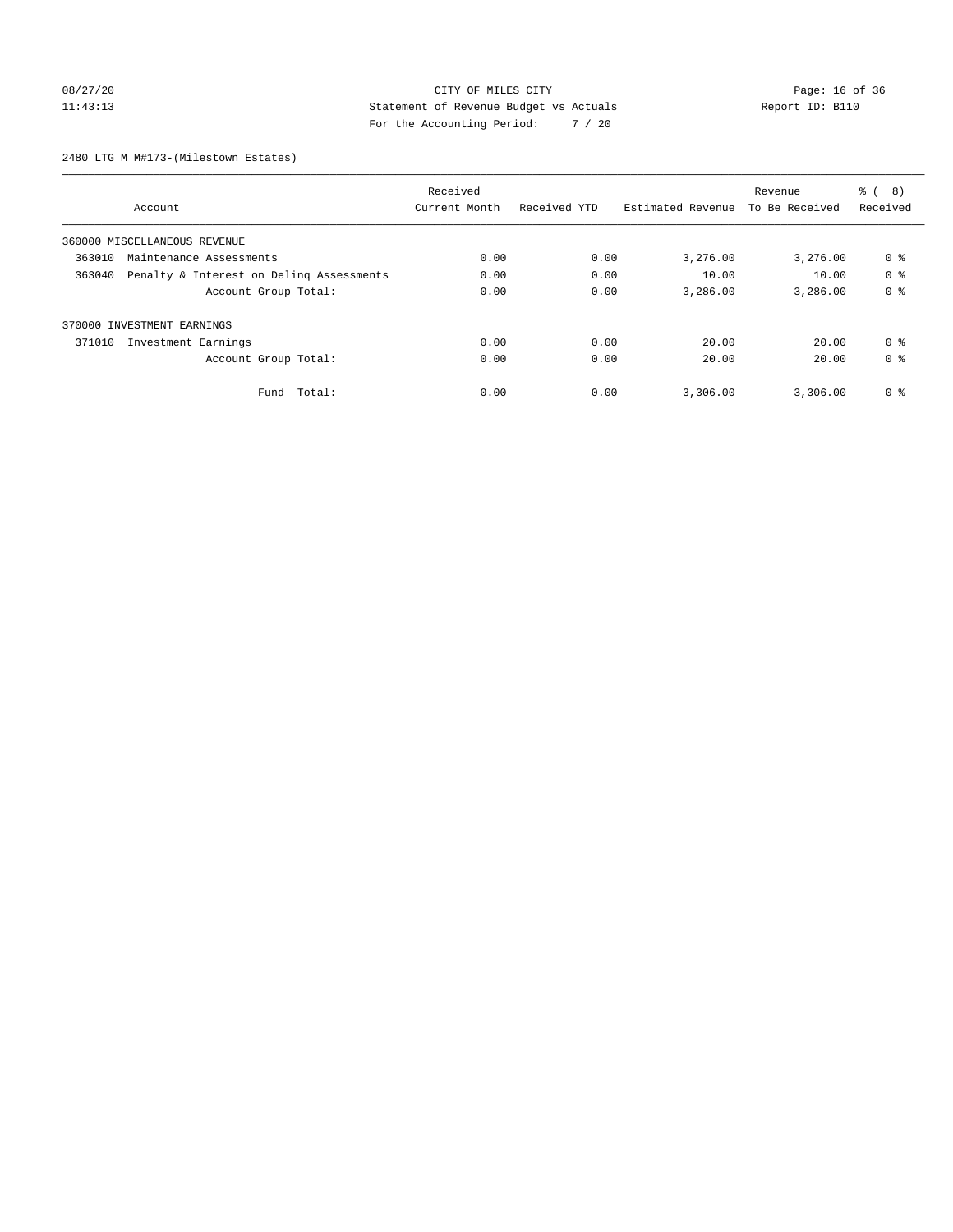# 08/27/20 Page: 17 of 36 11:43:13 Statement of Revenue Budget vs Actuals Report ID: B110 For the Accounting Period: 7 / 20

2510 STR MAINT DIST #204

|        |                                          | Received      |              |                   |                           | % (8)                   |
|--------|------------------------------------------|---------------|--------------|-------------------|---------------------------|-------------------------|
|        | Account                                  | Current Month | Received YTD | Estimated Revenue | Revenue<br>To Be Received | Received                |
|        |                                          |               |              |                   |                           |                         |
|        | 330000 INTERGOVERNMENTAL REVENUES        |               |              |                   |                           |                         |
| 331113 | FEMA -Projects                           | 0.00          | 0.00         | 18,400.00         | 18,400.00                 | 0 <sup>8</sup>          |
|        | Account Group Total:                     | 0.00          | 0.00         | 18,400.00         | 18,400.00                 | 0 <sup>8</sup>          |
|        | 360000 MISCELLANEOUS REVENUE             |               |              |                   |                           |                         |
| 362020 | MISC REVENUE                             | 8,908.00      | 8,908.00     | 0.00              | $-8,908.00$               | $***$ $=$ $\frac{6}{5}$ |
| 363010 | Maintenance Assessments                  | 13,488.13     | 13,488.13    | 2,074,073.00      | 2,060,584.87              | 1 <sup>8</sup>          |
| 363040 | Penalty & Interest on Delinq Assessments | 878.35        | 878.35       | 4,000.00          | 3,121.65                  | $22$ $%$                |
|        | Account Group Total:                     | 23, 274.48    | 23, 274.48   | 2,078,073.00      | 2,054,798.52              | 1 <sup>8</sup>          |
|        | 370000 INVESTMENT EARNINGS               |               |              |                   |                           |                         |
| 371010 | Investment Earnings                      | 0.00          | 0.00         | 10,000.00         | 10,000.00                 | 0 <sup>8</sup>          |
|        | Account Group Total:                     | 0.00          | 0.00         | 10,000.00         | 10,000.00                 | 0 <sup>8</sup>          |
|        | 380000 OTHER FINANCING SOURCES           |               |              |                   |                           |                         |
| 381012 | Intercap Operating Loan                  | 0.00          | 0.00         | 600,000.00        | 600,000.00                | 0 <sup>8</sup>          |
| 383000 | Interfund Operating Transfer             | 0.00          | 0.00         | 83,878.00         | 83,878.00                 | 0 <sup>8</sup>          |
|        | Account Group Total:                     | 0.00          | 0.00         | 683,878.00        | 683,878.00                | 0 <sup>8</sup>          |
|        | Fund Total:                              | 23, 274.48    | 23, 274.48   | 2,790,351.00      | 2,767,076.52              | 1 <sup>8</sup>          |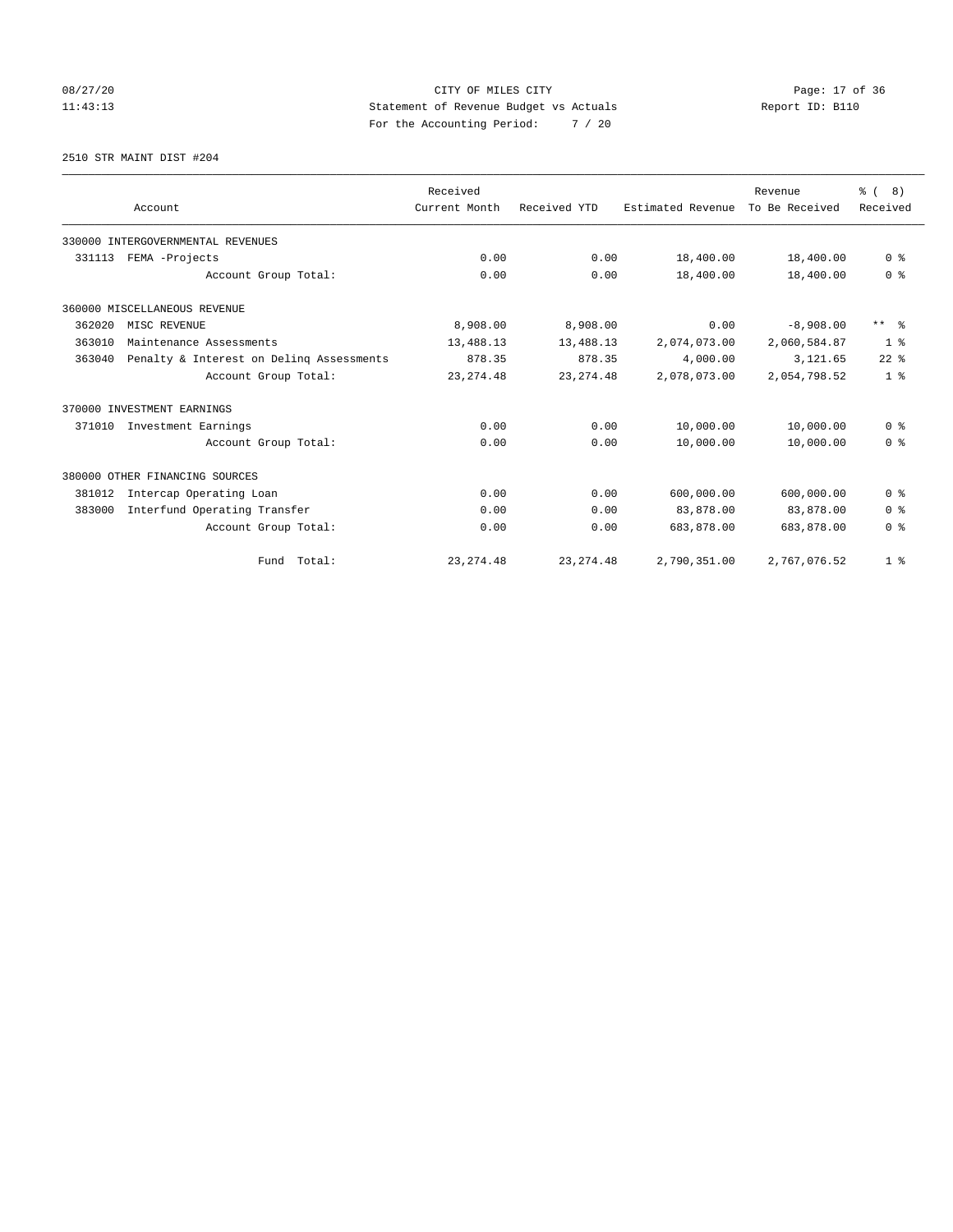# 08/27/20 Page: 18 of 36 CITY OF MILES CITY 11:43:13 Statement of Revenue Budget vs Actuals Report ID: B110 For the Accounting Period: 7 / 20

2520 STR MAINT DIST #205

|        |                                          | Received      |              |                   | Revenue        | ී (<br>8)           |
|--------|------------------------------------------|---------------|--------------|-------------------|----------------|---------------------|
|        | Account                                  | Current Month | Received YTD | Estimated Revenue | To Be Received | Received            |
|        | 330000 INTERGOVERNMENTAL REVENUES        |               |              |                   |                |                     |
| 331113 | FEMA -Projects                           | 0.00          | 0.00         | 4,600.00          | 4,600.00       | 0 <sup>8</sup>      |
|        | Account Group Total:                     | 0.00          | 0.00         | 4,600.00          | 4,600.00       | 0 <sup>8</sup>      |
|        | 360000 MISCELLANEOUS REVENUE             |               |              |                   |                |                     |
| 362020 | MISC REVENUE                             | 2,227.00      | 2,227.00     | 0.00              | $-2, 227.00$   | $***$ $\frac{6}{5}$ |
| 363010 | Maintenance Assessments                  | 2,122.15      | 2,122.15     | 207,362.00        | 205, 239.85    | 1 <sup>8</sup>      |
| 363040 | Penalty & Interest on Deling Assessments | 114.51        | 114.51       | 1,000.00          | 885.49         | 11 <sup>8</sup>     |
|        | Account Group Total:                     | 4,463.66      | 4,463.66     | 208,362.00        | 203,898.34     | 2 <sup>8</sup>      |
|        | 370000 INVESTMENT EARNINGS               |               |              |                   |                |                     |
| 371010 | Investment Earnings                      | 0.00          | 0.00         | 4,000.00          | 4,000.00       | 0 <sup>8</sup>      |
|        | Account Group Total:                     | 0.00          | 0.00         | 4,000.00          | 4,000.00       | 0 <sup>8</sup>      |
|        | 380000 OTHER FINANCING SOURCES           |               |              |                   |                |                     |
| 383000 | Interfund Operating Transfer             | 0.00          | 0.00         | 83,878.00         | 83,878.00      | 0 <sup>8</sup>      |
|        | Account Group Total:                     | 0.00          | 0.00         | 83,878.00         | 83,878.00      | 0 <sup>8</sup>      |
|        | Fund Total:                              | 4,463.66      | 4,463.66     | 300,840.00        | 296, 376.34    | 1 <sup>8</sup>      |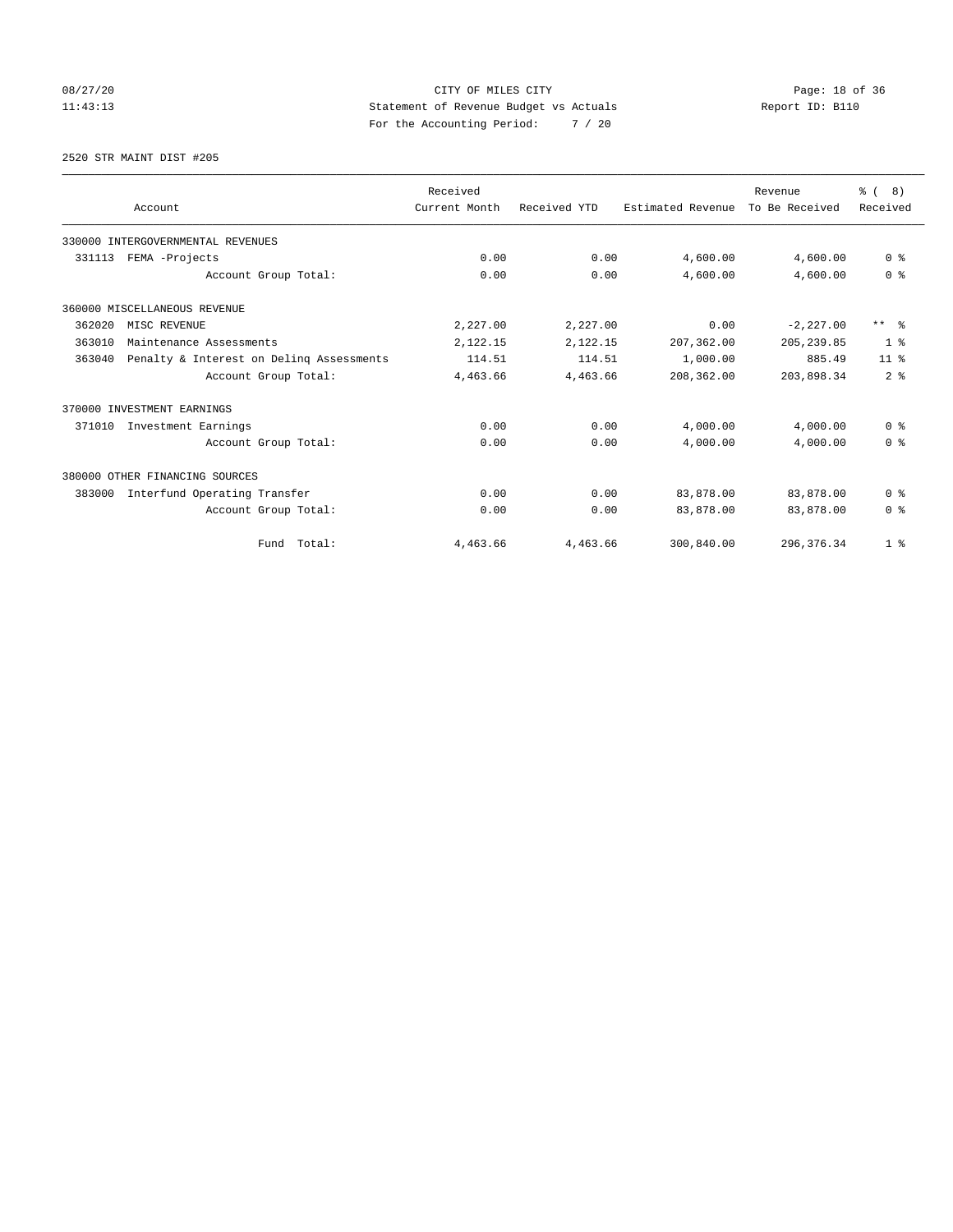## 08/27/20 Page: 19 of 36 11:43:13 Statement of Revenue Budget vs Actuals Report ID: B110 For the Accounting Period: 7 / 20

#### 2540 STR MAINT DIST#207-(MILESTOWN ESTATES)

|        |                                          | Received      |              |                   | Revenue        | ී (<br>8)      |
|--------|------------------------------------------|---------------|--------------|-------------------|----------------|----------------|
|        | Account                                  | Current Month | Received YTD | Estimated Revenue | To Be Received | Received       |
|        | 360000 MISCELLANEOUS REVENUE             |               |              |                   |                |                |
| 363010 | Maintenance Assessments                  |               | 0.00         | 4,620.00          | 4,620.00       | 0 <sup>8</sup> |
| 363040 | Penalty & Interest on Deling Assessments | 0.00          | 0.00         | 20.00             | 20.00          | 0 <sup>8</sup> |
|        | Account Group Total:                     | 0.00          | 0.00         | 4,640.00          | 4,640.00       | 0 <sup>8</sup> |
| 370000 | INVESTMENT EARNINGS                      |               |              |                   |                |                |
| 371010 | Investment Earnings                      | 0.00          | 0.00         | 100.00            | 100.00         | 0 <sup>8</sup> |
|        | Account Group Total:                     | 0.00          | 0.00         | 100.00            | 100.00         | 0 <sup>8</sup> |
|        | Total:<br>Fund                           | 0.00          | 0.00         | 4,740.00          | 4,740.00       | 0 <sup>8</sup> |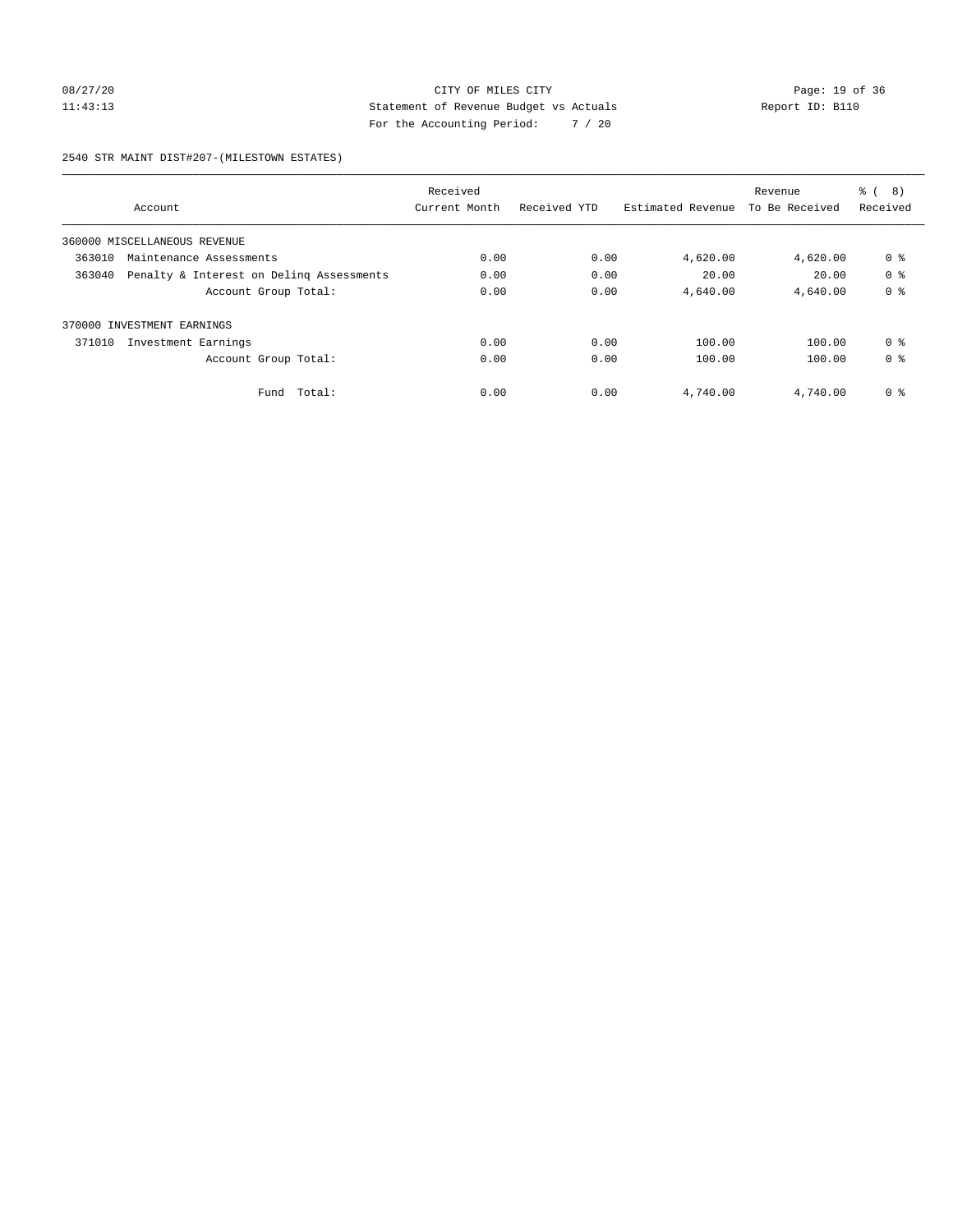# 08/27/20 Page: 20 of 36 11:43:13 Statement of Revenue Budget vs Actuals Report ID: B110 For the Accounting Period: 7 / 20

2701 Fire Grants

|        | Account                           |        | Received<br>Current Month | Received YTD | Estimated Revenue | Revenue<br>To Be Received | $\frac{6}{6}$<br>8)<br>Received |
|--------|-----------------------------------|--------|---------------------------|--------------|-------------------|---------------------------|---------------------------------|
|        | 330000 INTERGOVERNMENTAL REVENUES |        |                           |              |                   |                           |                                 |
| 331113 | FEMA -Projects                    |        | 0.00                      | 0.00         | 300,000.00        | 300,000.00                | 0 <sup>8</sup>                  |
|        | Account Group Total:              |        | 0.00                      | 0.00         | 300,000.00        | 300,000.00                | 0 <sup>8</sup>                  |
|        | 360000 MISCELLANEOUS REVENUE      |        |                           |              |                   |                           |                                 |
| 362020 | MISC REVENUE                      |        | 0.00                      | 0.00         | 24,087.00         | 24,087.00                 | 0 <sup>8</sup>                  |
| 365040 | DONATIONS-FIRE/AMB                |        | 0.00                      | 0.00         | 350.00            | 350.00                    | 0 <sup>8</sup>                  |
| 367000 | Sale of Junk or Salvage           |        | 0.00                      | 0.00         | 1,000.00          | 1,000.00                  | 0 <sup>8</sup>                  |
|        | Account Group Total:              |        | 0.00                      | 0.00         | 25,437.00         | 25,437.00                 | 0 <sup>8</sup>                  |
|        | Fund                              | Total: | 0.00                      | 0.00         | 325, 437.00       | 325, 437.00               | 0 <sup>8</sup>                  |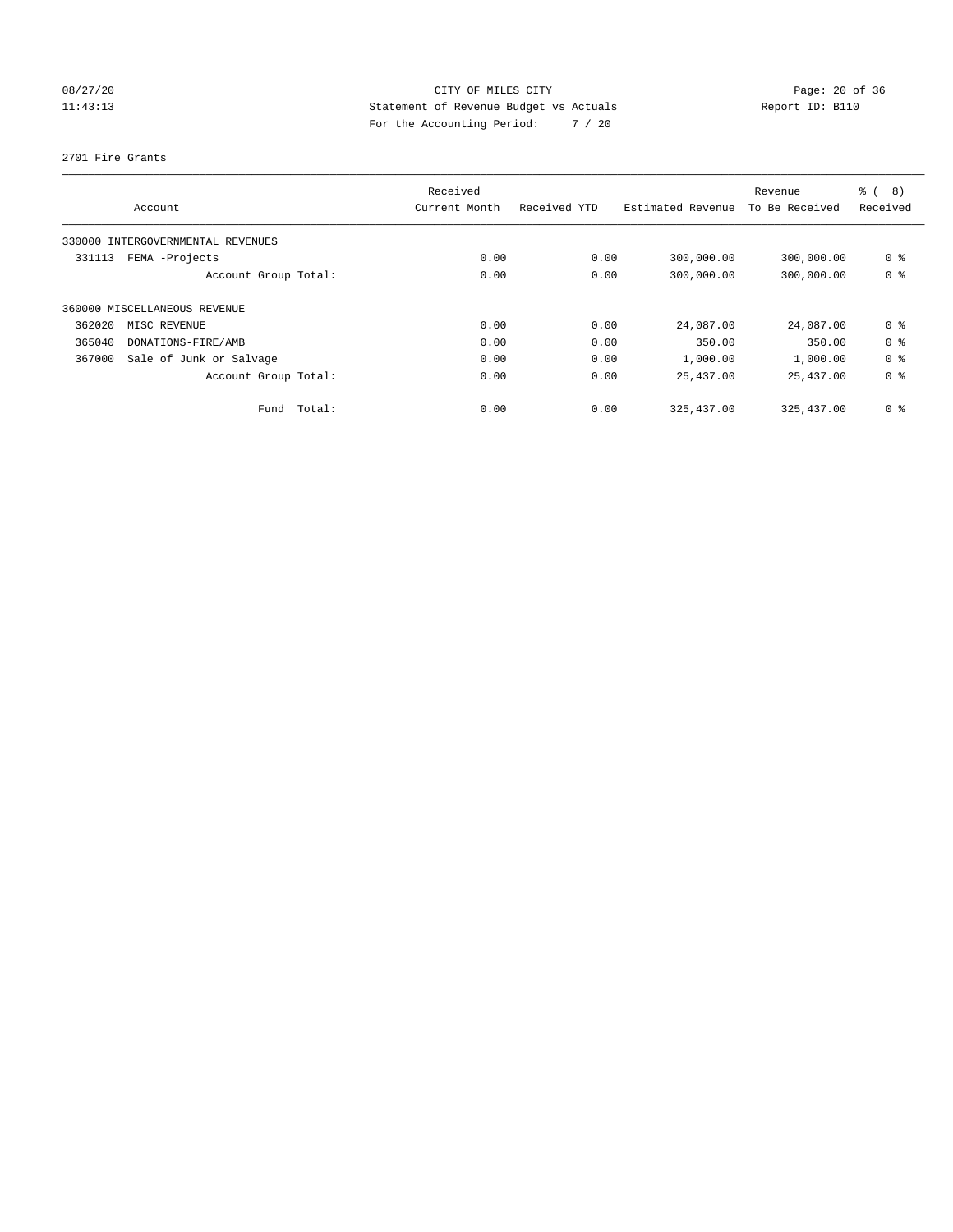## 08/27/20 Page: 21 of 36 11:43:13 Statement of Revenue Budget vs Actuals Report ID: B110 For the Accounting Period: 7 / 20

2820 GAS TAX

| Account                              | Received<br>Current Month | Received YTD | Estimated Revenue | Revenue<br>To Be Received | $\frac{6}{6}$ ( 8)<br>Received |
|--------------------------------------|---------------------------|--------------|-------------------|---------------------------|--------------------------------|
| 330000 INTERGOVERNMENTAL REVENUES    |                           |              |                   |                           |                                |
| Gasoline Tax Apportionment<br>335040 | 14, 183.99                | 14,183.99    | 170,208.00        | 156,024.01                | 8 %                            |
| Account Group Total:                 | 14, 183.99                | 14, 183.99   | 170,208.00        | 156,024.01                | 8 %                            |
| Fund Total:                          | 14,183.99                 | 14,183.99    | 170,208.00        | 156,024.01                | 8 %                            |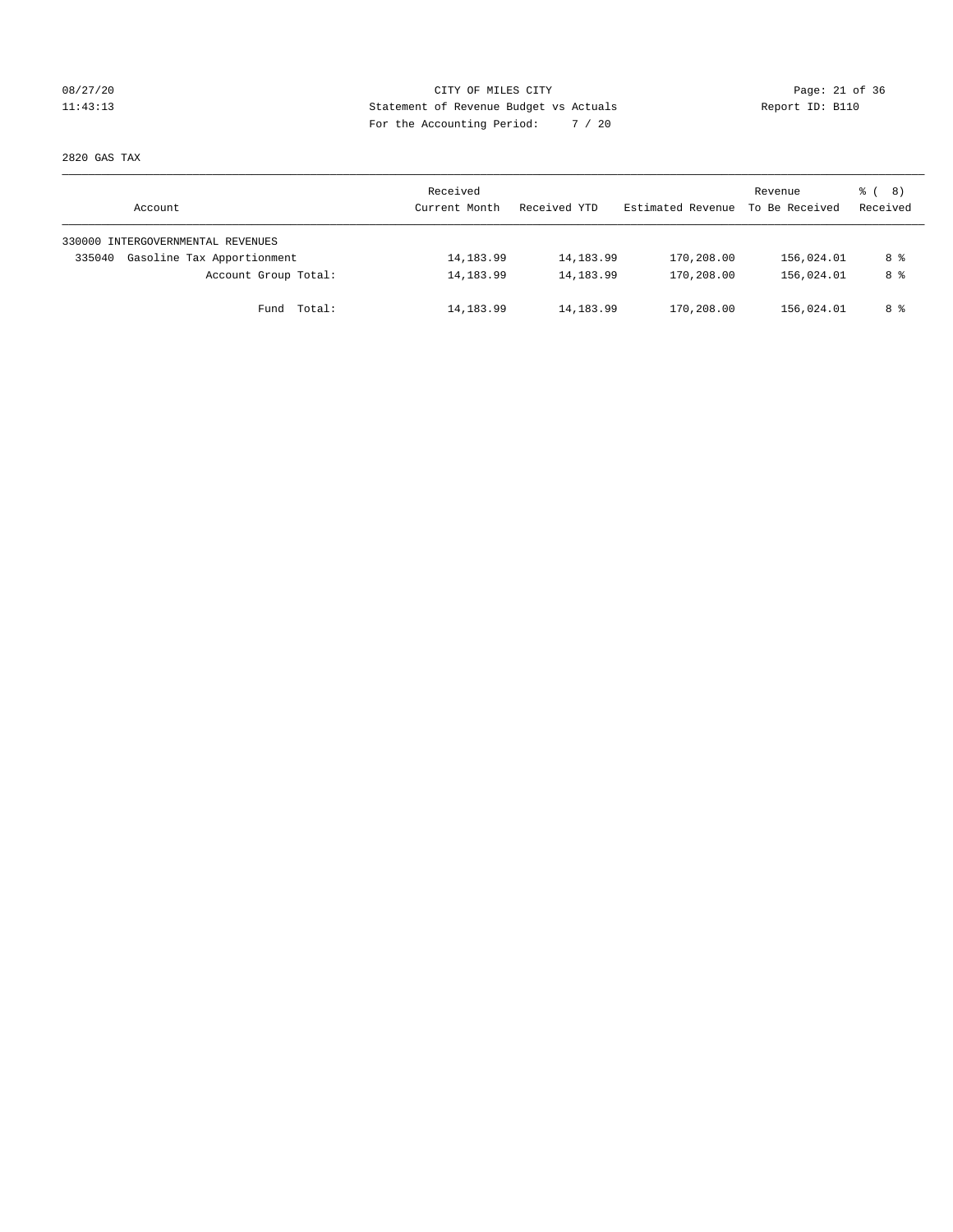# 08/27/20 Page: 22 of 36 11:43:13 Statement of Revenue Budget vs Actuals Report ID: B110 For the Accounting Period: 7 / 20

2821 HB473- Fuel Tax

|                                        | Received      |              |                   | Revenue        | $\frac{6}{6}$<br>8) |
|----------------------------------------|---------------|--------------|-------------------|----------------|---------------------|
| Account                                | Current Month | Received YTD | Estimated Revenue | To Be Received | Received            |
| 330000 INTERGOVERNMENTAL REVENUES      |               |              |                   |                |                     |
| 335041<br>HB473                        | 0.00          | 0.00         | 100,000.00        | 100,000.00     | 0 %                 |
| Account Group Total:                   | 0.00          | 0.00         | 100,000.00        | 100,000.00     | 0 <sup>8</sup>      |
| 380000 OTHER FINANCING SOURCES         |               |              |                   |                |                     |
| 383000<br>Interfund Operating Transfer | 0.00          | 0.00         | 5,000.00          | 5,000.00       | 0 <sup>8</sup>      |
| Account Group Total:                   | 0.00          | 0.00         | 5,000.00          | 5,000.00       | 0 <sup>8</sup>      |
| Total:<br>Fund                         | 0.00          | 0.00         | 105,000.00        | 105,000.00     | 0 <sup>8</sup>      |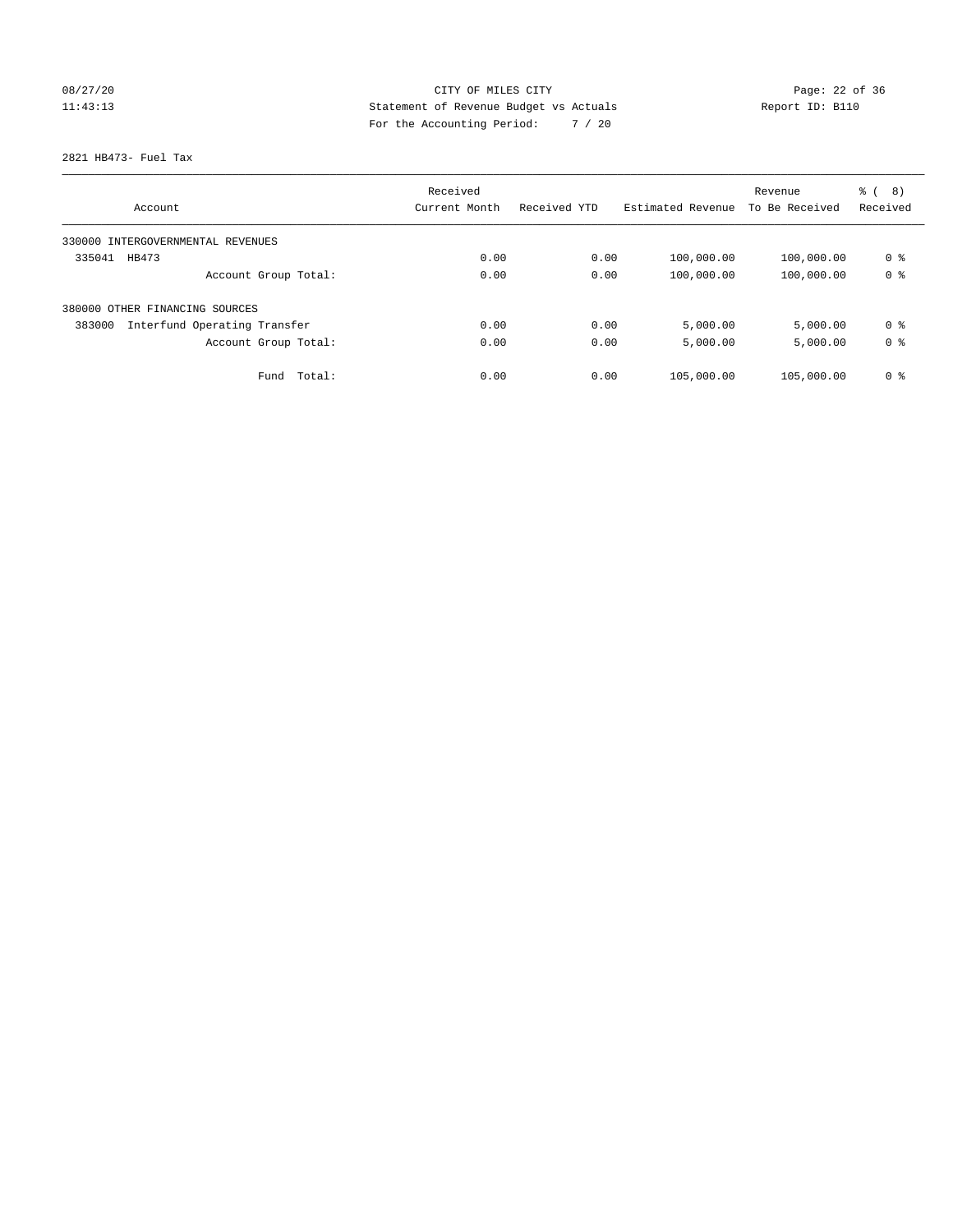## 08/27/20 Page: 23 of 36 11:43:13 Statement of Revenue Budget vs Actuals Report ID: B110 For the Accounting Period: 7 / 20

2850 Southeastern Montana Dispatch-911

|                                   |        | Received      |              |                   | Revenue        | (8)<br>ී (     |
|-----------------------------------|--------|---------------|--------------|-------------------|----------------|----------------|
| Account                           |        | Current Month | Received YTD | Estimated Revenue | To Be Received | Received       |
| 330000 INTERGOVERNMENTAL REVENUES |        |               |              |                   |                |                |
| Basic 911 Funds<br>335080         |        | 0.00          | 0.00         | 201,000.00        | 201,000.00     | 0 %            |
| Account Group Total:              |        | 0.00          | 0.00         | 201,000.00        | 201,000.00     | 0 <sup>8</sup> |
| 370000 INVESTMENT EARNINGS        |        |               |              |                   |                |                |
| 371010<br>Investment Earnings     |        | 0.00          | 0.00         | 9,051.00          | 9,051.00       | 0 <sup>8</sup> |
| Account Group Total:              |        | 0.00          | 0.00         | 9,051.00          | 9,051.00       | 0 <sup>8</sup> |
| Fund                              | Total: | 0.00          | 0.00         | 210,051.00        | 210,051.00     | 0 <sup>8</sup> |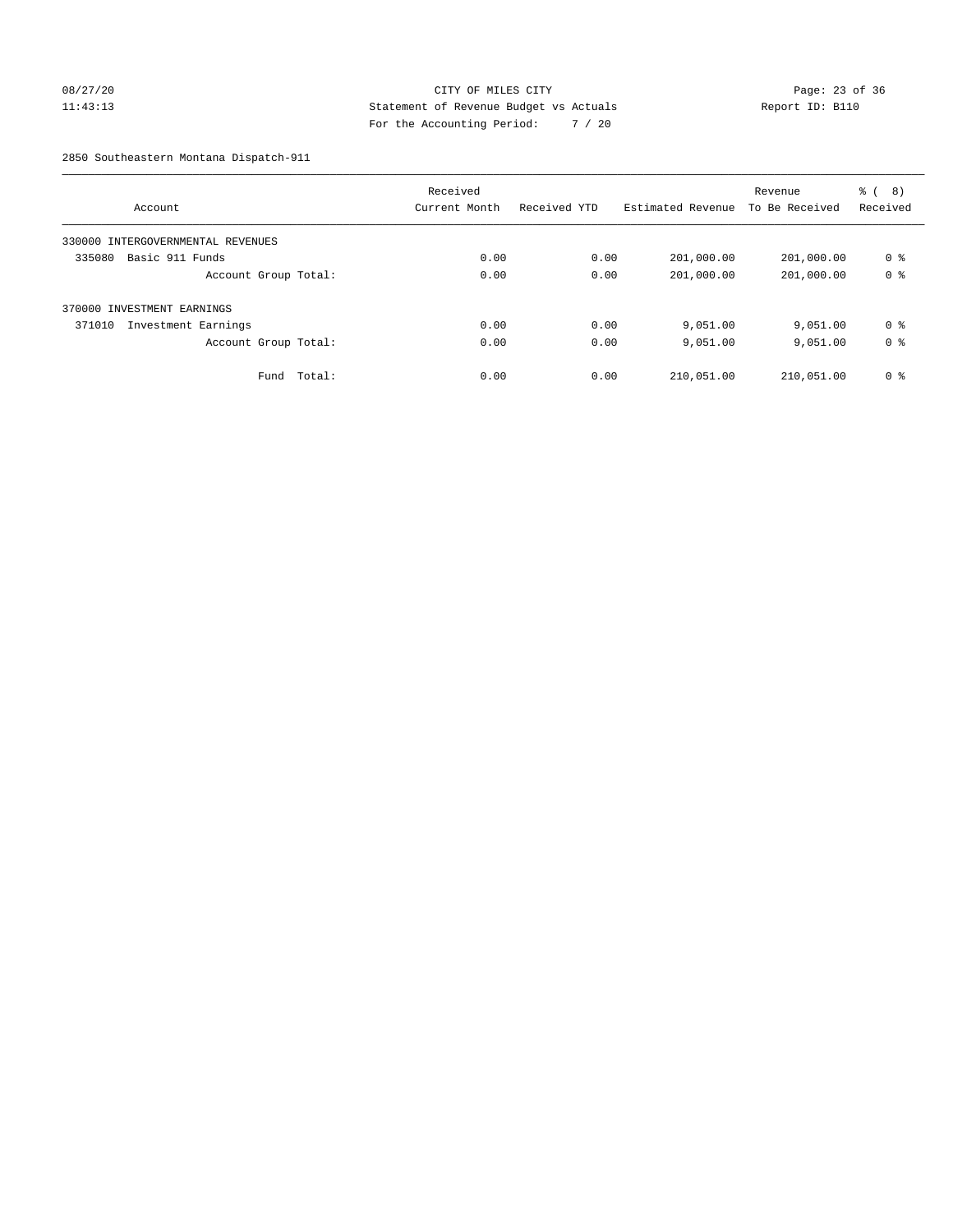# 08/27/20 Page: 24 of 36 11:43:13 Statement of Revenue Budget vs Actuals Report ID: B110 For the Accounting Period: 7 / 20

2880 LIBRARY GRANTS

|        | Account                           | Received<br>Current Month | Received YTD | Estimated Revenue | Revenue<br>To Be Received | $\frac{6}{6}$ ( 8)<br>Received |
|--------|-----------------------------------|---------------------------|--------------|-------------------|---------------------------|--------------------------------|
|        | 330000 INTERGOVERNMENTAL REVENUES |                           |              |                   |                           |                                |
| 334100 | Library - State Aid               | 0.00                      | 0.00         | 5,399.00          | 5.399.00                  | 0 %                            |
| 334101 | HB#193-Interlibrary Loan Reimb    | 0.00                      | 0.00         | 5,000.00          | 5,000.00                  | 0 <sup>8</sup>                 |
| 334104 | Sagebrush Fed Headquarters        | 0.00                      | 0.00         | 5,757.00          | 5,757.00                  | 0 <sup>8</sup>                 |
|        | Account Group Total:              | 0.00                      | 0.00         | 16,156.00         | 16,156.00                 | 0 <sup>8</sup>                 |
|        | Fund Total:                       | 0.00                      | 0.00         | 16,156.00         | 16,156.00                 | 0 %                            |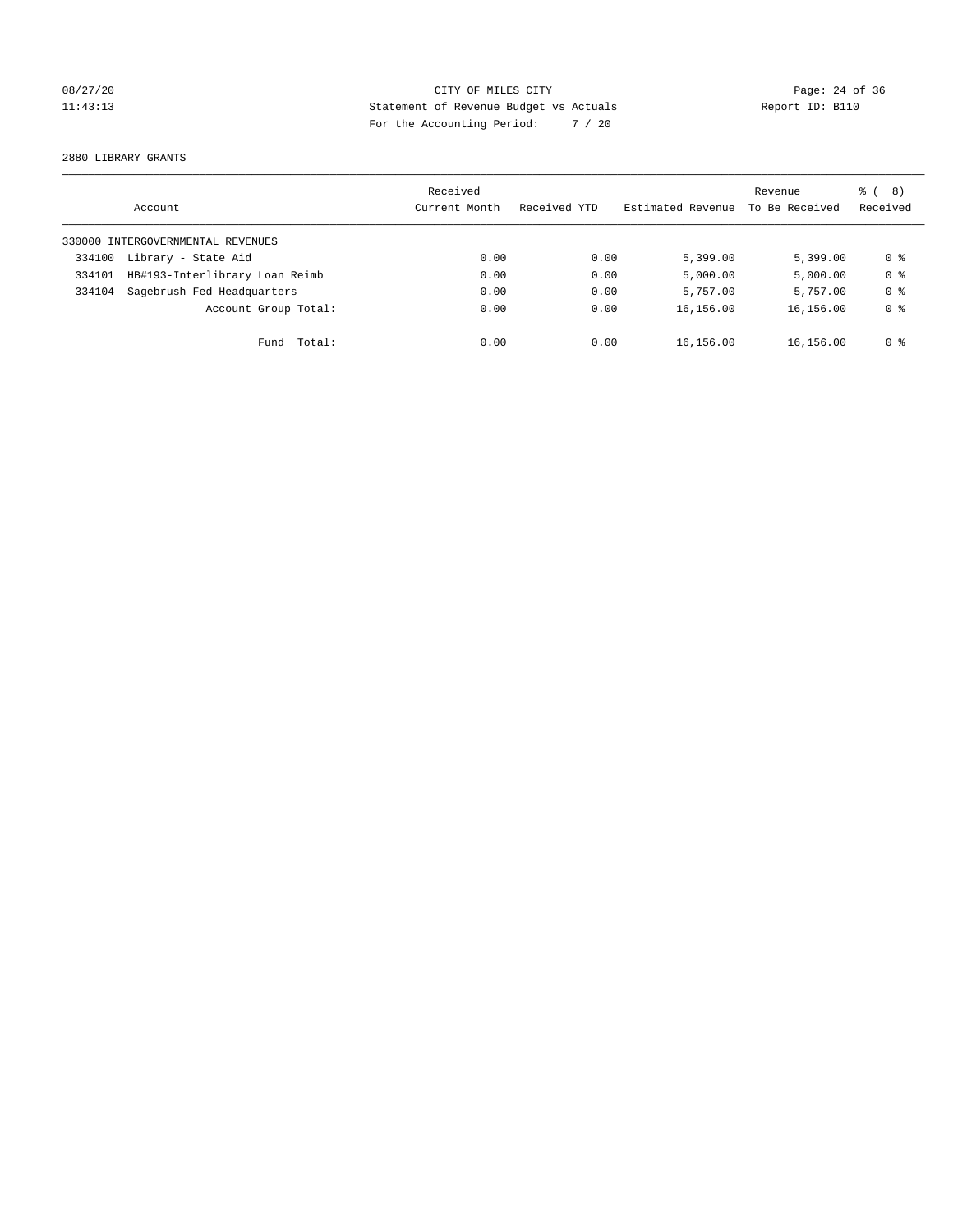# 08/27/20 Page: 25 of 36 11:43:13 Statement of Revenue Budget vs Actuals Report ID: B110 For the Accounting Period: 7 / 20

2935 Historic Preservation

|                                        | Received      |              |                   | Revenue        | 8)<br>る (      |
|----------------------------------------|---------------|--------------|-------------------|----------------|----------------|
| Account                                | Current Month | Received YTD | Estimated Revenue | To Be Received | Received       |
| 330000 INTERGOVERNMENTAL REVENUES      |               |              |                   |                |                |
| 334000<br>State Grants                 | 0.00          | 0.00         | 6,000.00          | 6,000.00       | 0 %            |
| Account Group Total:                   | 0.00          | 0.00         | 6,000.00          | 6,000.00       | 0 <sup>8</sup> |
| 380000 OTHER FINANCING SOURCES         |               |              |                   |                |                |
| Interfund Operating Transfer<br>383000 | 0.00          | 0.00         | 3,000.00          | 3,000.00       | 0 <sup>8</sup> |
| Account Group Total:                   | 0.00          | 0.00         | 3,000.00          | 3,000.00       | 0 <sup>8</sup> |
| Total:<br>Fund                         | 0.00          | 0.00         | 9,000.00          | 9.000.00       | 0 <sup>8</sup> |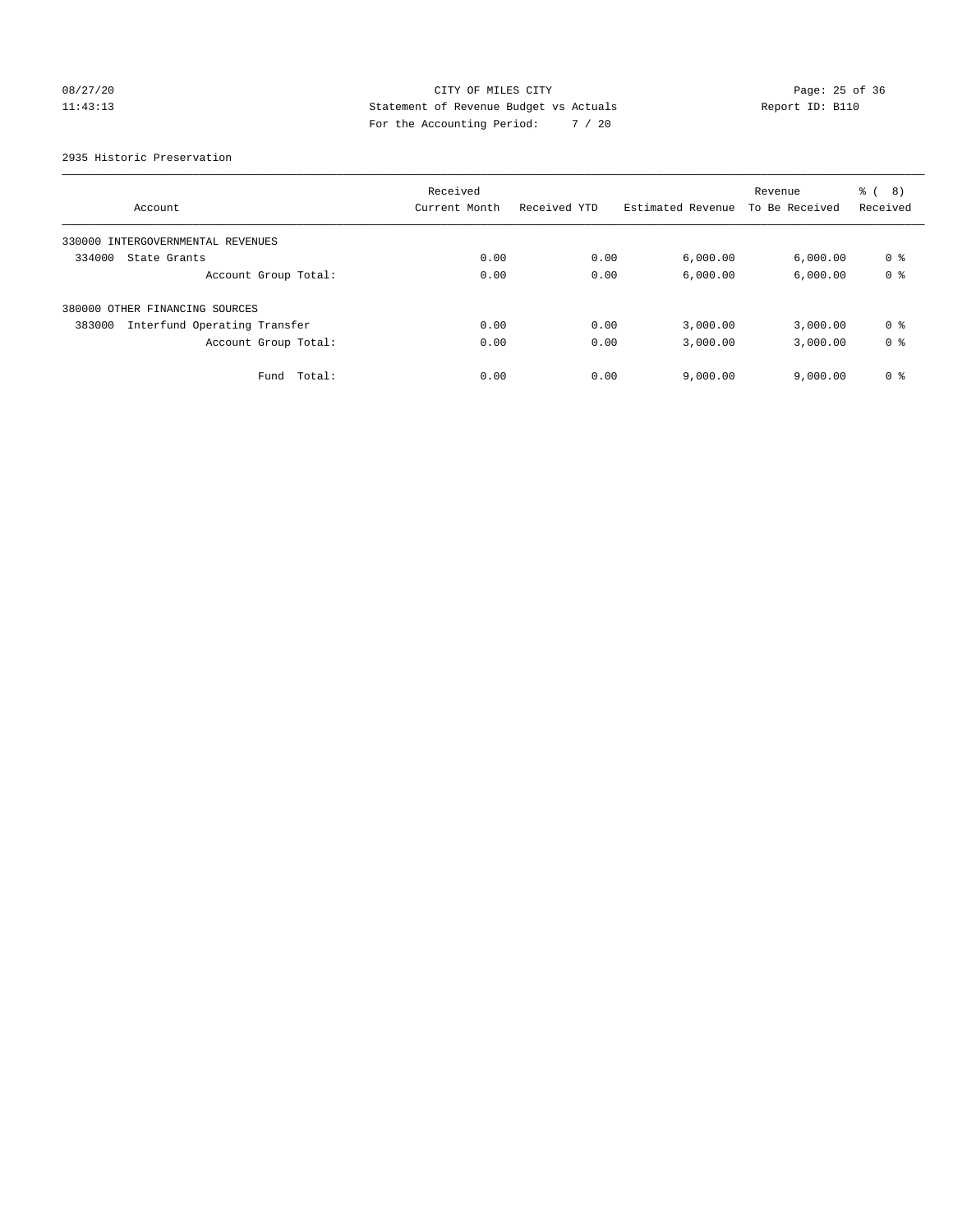## 08/27/20 Page: 26 of 36 11:43:13 Statement of Revenue Budget vs Actuals Report ID: B110 For the Accounting Period: 7 / 20

2985 RETIRED SENIOR VOLUNTEER PROG (RSVP)

|                                      | Received      |              |                   | Revenue        | (8)<br>ී (     |
|--------------------------------------|---------------|--------------|-------------------|----------------|----------------|
| Account                              | Current Month | Received YTD | Estimated Revenue | To Be Received | Received       |
| INTERGOVERNMENTAL REVENUES<br>330000 |               |              |                   |                |                |
| 331165<br>RSVP FEDERAL GRANTS        | 0.00          | 0.00         | 86,412.00         | 86,412.00      | 0 %            |
| Account Group Total:                 | 0.00          | 0.00         | 86,412.00         | 86,412.00      | 0 <sup>8</sup> |
| 360000 MISCELLANEOUS REVENUE         |               |              |                   |                |                |
| 362020<br>MISC REVENUE               | 0.00          | 0.00         | 18,600.00         | 18,600.00      | 0 <sup>8</sup> |
| Account Group Total:                 | 0.00          | 0.00         | 18,600.00         | 18,600.00      | 0 <sup>8</sup> |
| Total:<br>Fund                       | 0.00          | 0.00         | 105,012.00        | 105,012.00     | 0 <sup>8</sup> |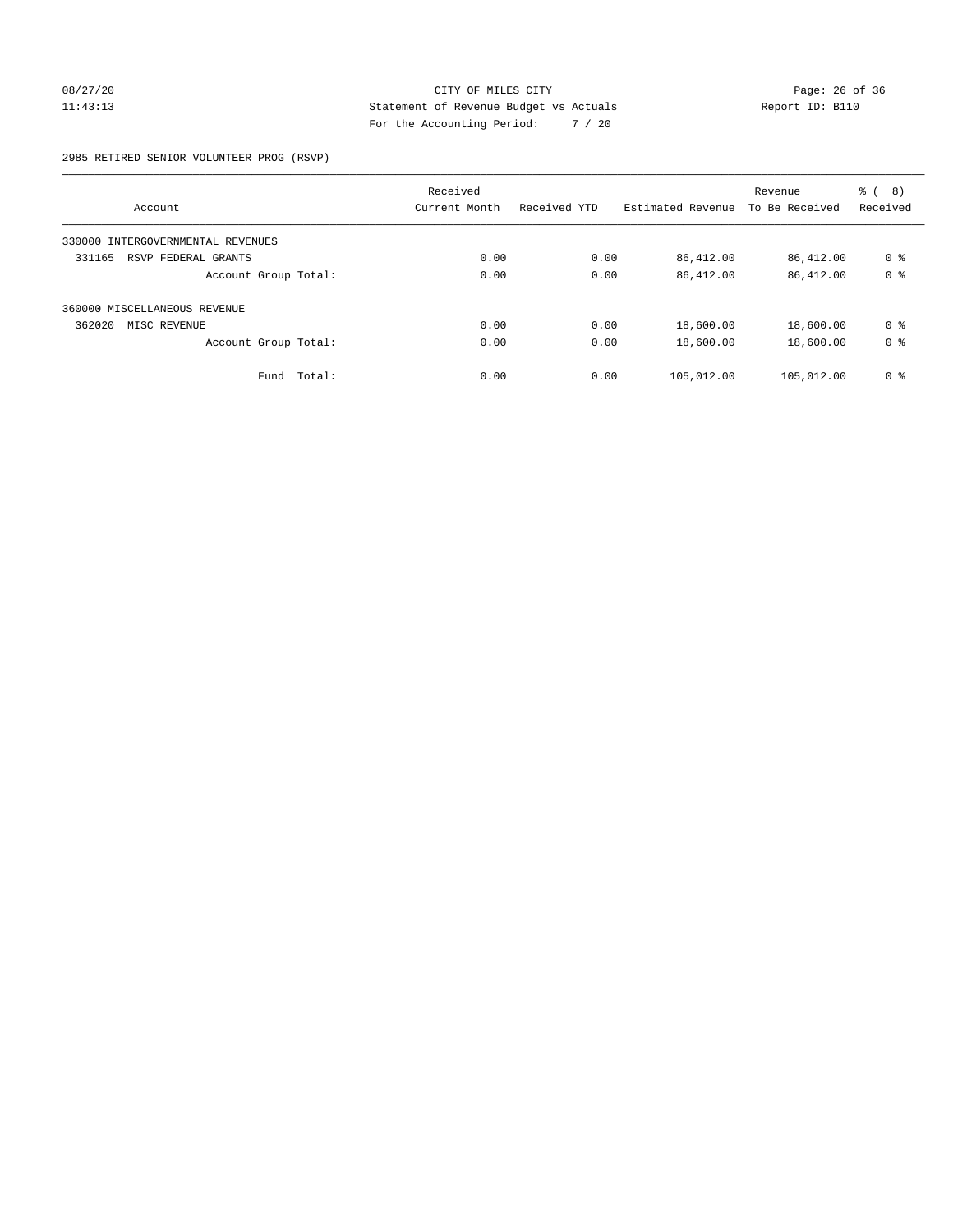## 08/27/20 Page: 27 of 36 11:43:13 Statement of Revenue Budget vs Actuals Report ID: B110 For the Accounting Period: 7 / 20

3301 Judgement Settlement/Southgate

| Account                       | Received<br>Current Month | Received YTD | Estimated Revenue | Revenue<br>To Be Received | ී (<br>(8)<br>Received |
|-------------------------------|---------------------------|--------------|-------------------|---------------------------|------------------------|
| 310000 TAXES                  |                           |              |                   |                           |                        |
| 311010<br>Real Property Taxes | 0.00                      | 0.00         | 101,700.00        | 101,700.00                | 0 <sup>8</sup>         |
| Account Group Total:          | 0.00                      | 0.00         | 101,700.00        | 101,700.00                | 0 <sup>8</sup>         |
| 360000 MISCELLANEOUS REVENUE  |                           |              |                   |                           |                        |
| 362000<br>Insurance Proceeds  | 0.00                      | 0.00         | 100,000.00        | 100,000.00                | 0 <sup>8</sup>         |
| Account Group Total:          | 0.00                      | 0.00         | 100,000.00        | 100,000.00                | 0 <sup>8</sup>         |
| Fund                          | Total:<br>0.00            | 0.00         | 201,700.00        | 201,700.00                | 0 <sup>8</sup>         |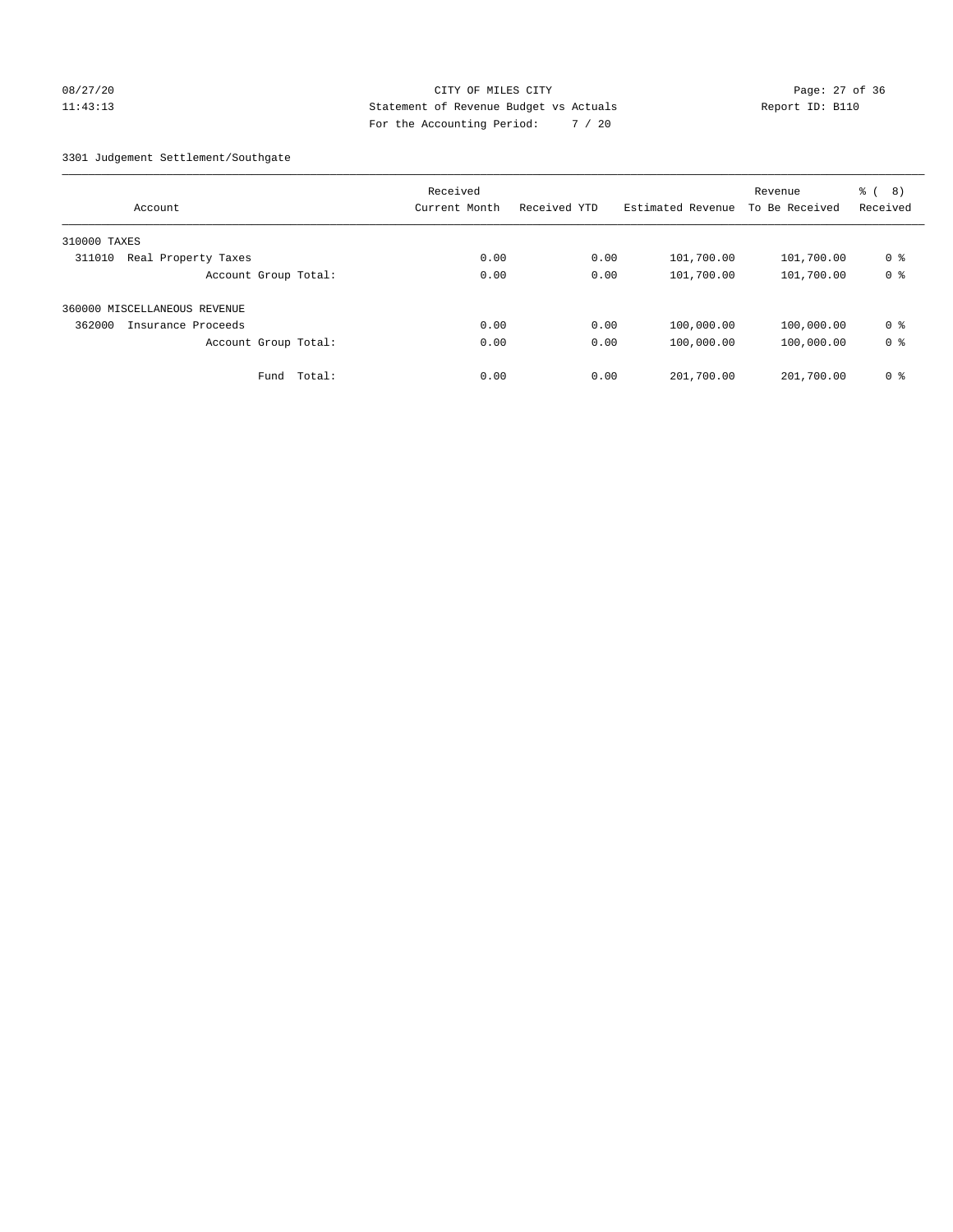## 08/27/20 Page: 28 of 36 11:43:13 Statement of Revenue Budget vs Actuals Report ID: B110 For the Accounting Period: 7 / 20

3670 SID 211

| Account                                           | Received<br>Current Month | Received YTD | Estimated Revenue | Revenue<br>To Be Received | ී ( 8 )<br>Received |
|---------------------------------------------------|---------------------------|--------------|-------------------|---------------------------|---------------------|
| 360000 MISCELLANEOUS REVENUE                      |                           |              |                   |                           |                     |
| Bond Principal and Interest Assessments<br>363020 | 0.00                      | 0.00         | 3,790.00          | 3,790.00                  | 0 %                 |
| Account Group Total:                              | 0.00                      | 0.00         | 3,790.00          | 3,790.00                  | 0 %                 |
| Fund Total:                                       | 0.00                      | 0.00         | 3,790.00          | 3,790.00                  | 0 %                 |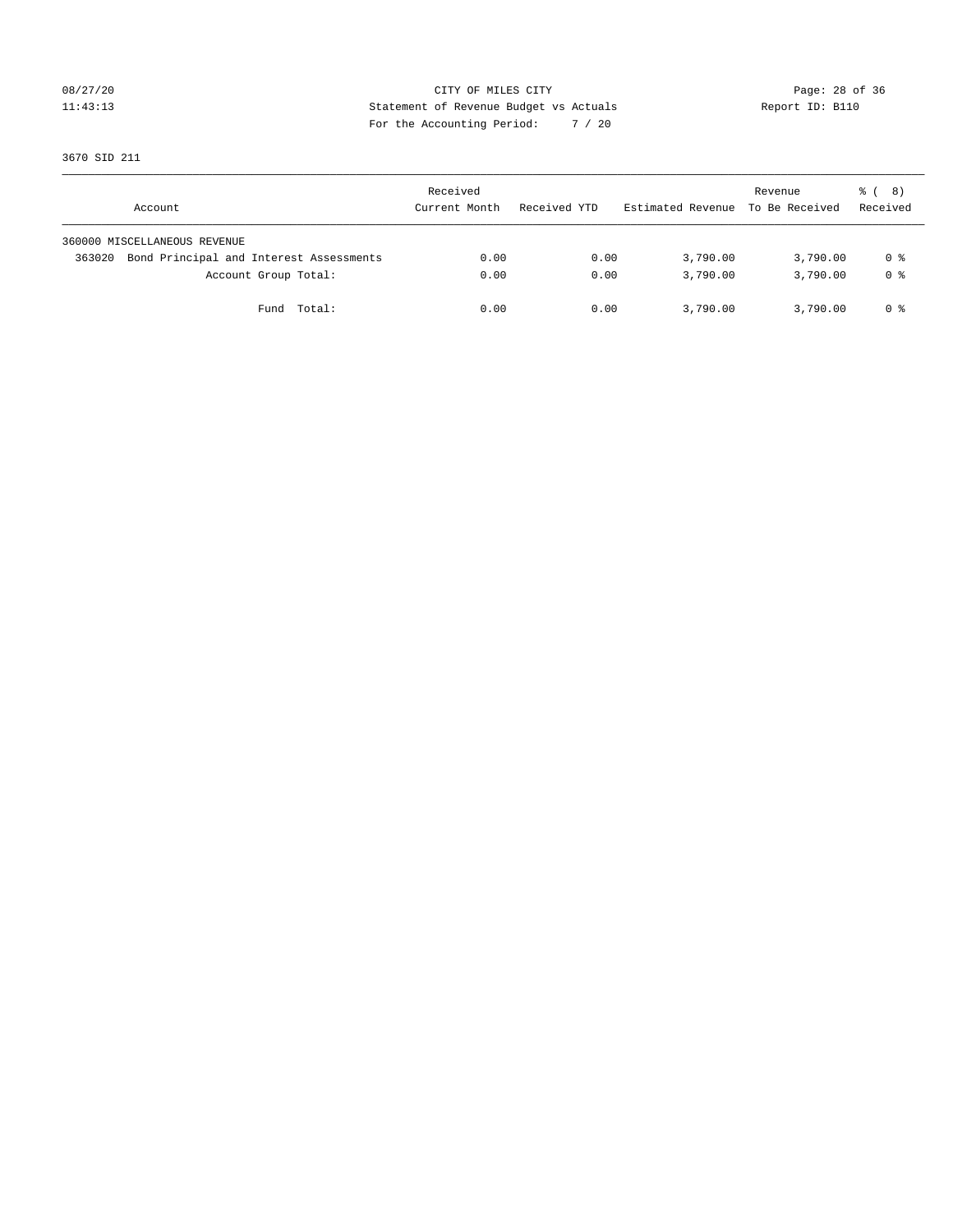## 08/27/20 Page: 29 of 36 11:43:13 Statement of Revenue Budget vs Actuals Report ID: B110 For the Accounting Period: 7 / 20

4000 General Fund Capitol Improvement Fund

| Account                       | Received<br>Current Month | Received YTD | Estimated Revenue | Revenue<br>To Be Received | ී ( 8 )<br>Received |
|-------------------------------|---------------------------|--------------|-------------------|---------------------------|---------------------|
| 370000 INVESTMENT EARNINGS    |                           |              |                   |                           |                     |
| Investment Earnings<br>371010 | 0.00                      | 0.00         | 900.00            | 900.00                    | 0 %                 |
| Account Group Total:          | 0.00                      | 0.00         | 900.00            | 900.00                    | 0 <sup>8</sup>      |
| Fund Total:                   | 0.00                      | 0.00         | 900.00            | 900.00                    | 0 %                 |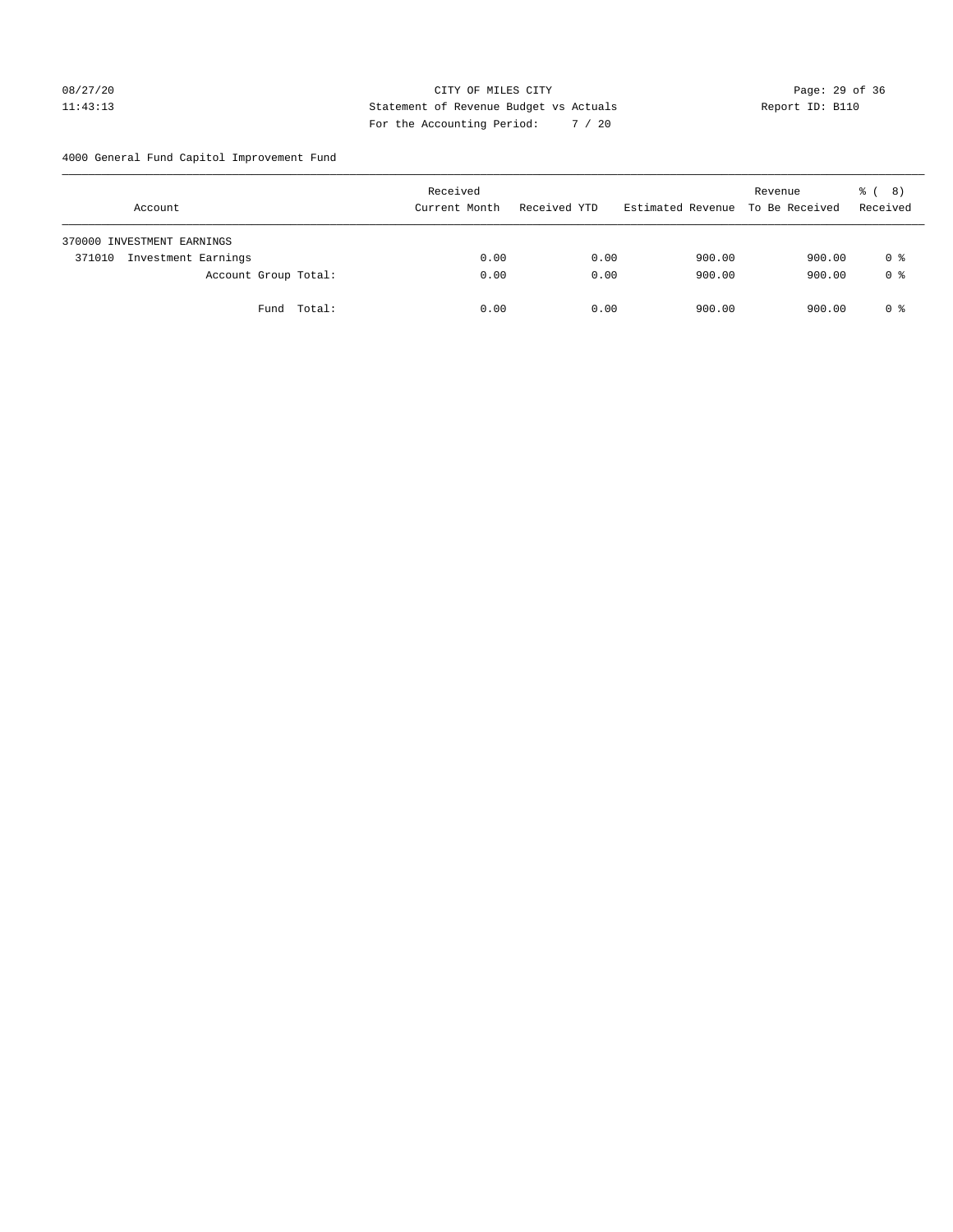## 08/27/20 Page: 30 of 36 11:43:13 Statement of Revenue Budget vs Actuals Report ID: B110 For the Accounting Period: 7 / 20

4050 Ambulance Capital Improvement Fund

| Account                           | Received<br>Current Month | Received YTD | Estimated Revenue To Be Received | Revenue | <sub>රි</sub> ( 8 )<br>Received |
|-----------------------------------|---------------------------|--------------|----------------------------------|---------|---------------------------------|
| 330000 INTERGOVERNMENTAL REVENUES |                           |              |                                  |         |                                 |
| Private Grants<br>337000          | 0.00                      | 0.00         | 350.00                           | 350.00  | 0 %                             |
| Account Group Total:              | 0.00                      | 0.00         | 350.00                           | 350.00  | 0 <sup>8</sup>                  |
| Fund Total:                       | 0.00                      | 0.00         | 350.00                           | 350.00  | 0 %                             |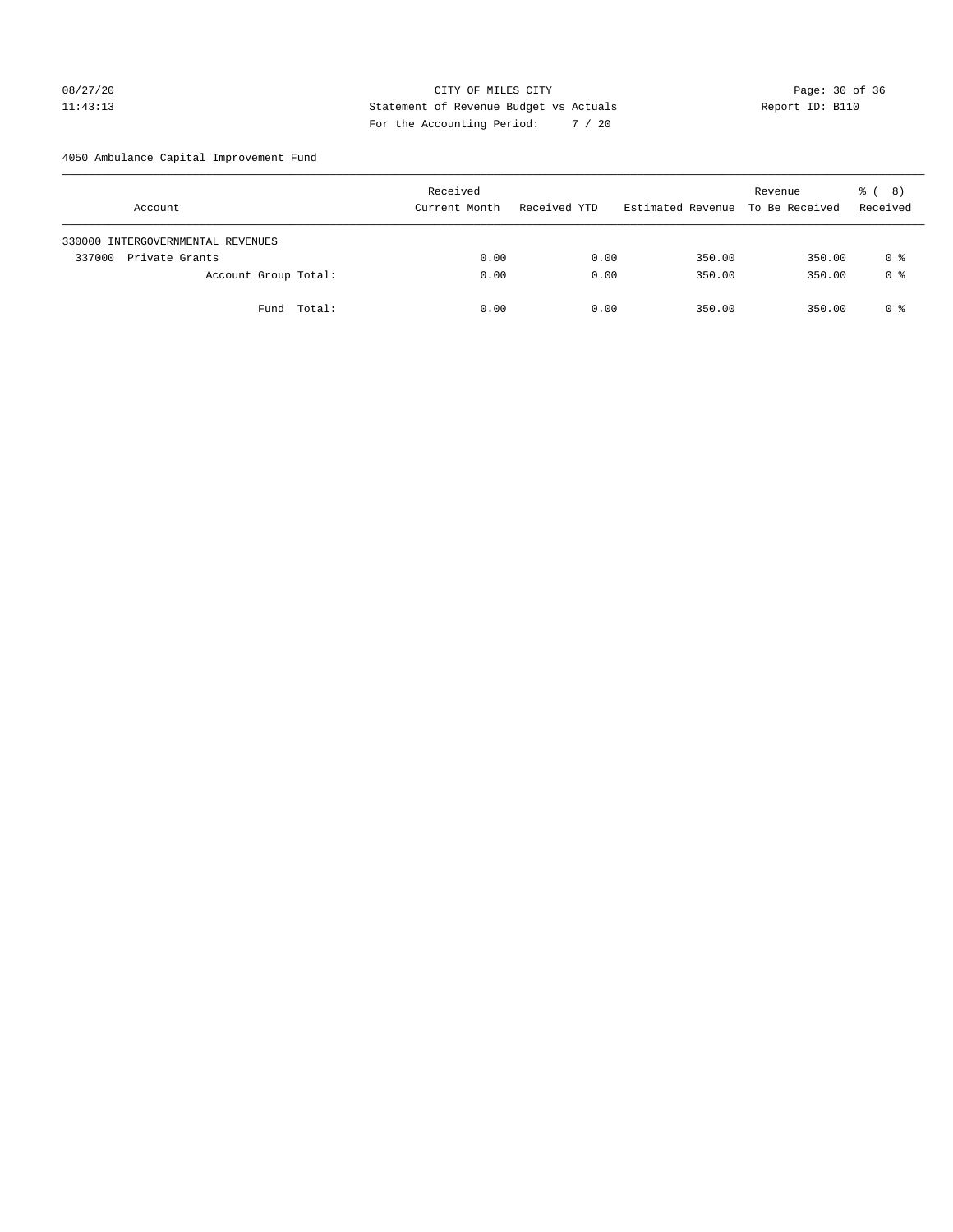## 08/27/20 Page: 31 of 36 11:43:13 Statement of Revenue Budget vs Actuals Report ID: B110 For the Accounting Period: 7 / 20

4060 CAPITAL IMPROV-PUBLIC WORKS

|        |                                    | Received      |              |                   | Revenue        | $\frac{6}{6}$ ( 8) |
|--------|------------------------------------|---------------|--------------|-------------------|----------------|--------------------|
|        | Account                            | Current Month | Received YTD | Estimated Revenue | To Be Received | Received           |
|        | 320000 LICENSES AND PERMITS        |               |              |                   |                |                    |
| 323040 | Other Miscellaneous Permits        | 0.00          | 0.00         | 4,200.00          | 4,200.00       | 0 <sup>8</sup>     |
|        | Account Group Total:               | 0.00          | 0.00         | 4,200.00          | 4,200.00       | 0 <sup>8</sup>     |
|        | 340000 Charges for Services        |               |              |                   |                |                    |
| 343014 | Street Cleaning                    | 0.00          | 0.00         | 10,800.00         | 10,800.00      | 0 <sup>8</sup>     |
| 343016 | Prkg Vio/Off Str-Impnd Fees        | 0.00          | 0.00         | 500.00            | 500.00         | 0 <sup>8</sup>     |
| 343018 | Sale of Street & Roadway Materials | 0.00          | 0.00         | 1,000.00          | 1,000.00       | 0 <sup>8</sup>     |
|        | Account Group Total:               | 0.00          | 0.00         | 12,300.00         | 12,300.00      | 0 <sup>8</sup>     |
|        | 370000 INVESTMENT EARNINGS         |               |              |                   |                |                    |
| 371010 | Investment Earnings                | 0.00          | 0.00         | 6,500.00          | 6,500.00       | 0 <sup>8</sup>     |
|        | Account Group Total:               | 0.00          | 0.00         | 6,500.00          | 6,500.00       | 0 <sup>8</sup>     |
|        | 380000 OTHER FINANCING SOURCES     |               |              |                   |                |                    |
| 383000 | Interfund Operating Transfer       | 0.00          | 0.00         | 75,760.00         | 75,760.00      | 0 <sup>8</sup>     |
|        | Account Group Total:               | 0.00          | 0.00         | 75,760.00         | 75,760.00      | 0 <sup>8</sup>     |
|        | Total:<br>Fund                     | 0.00          | 0.00         | 98,760.00         | 98,760.00      | 0 <sup>8</sup>     |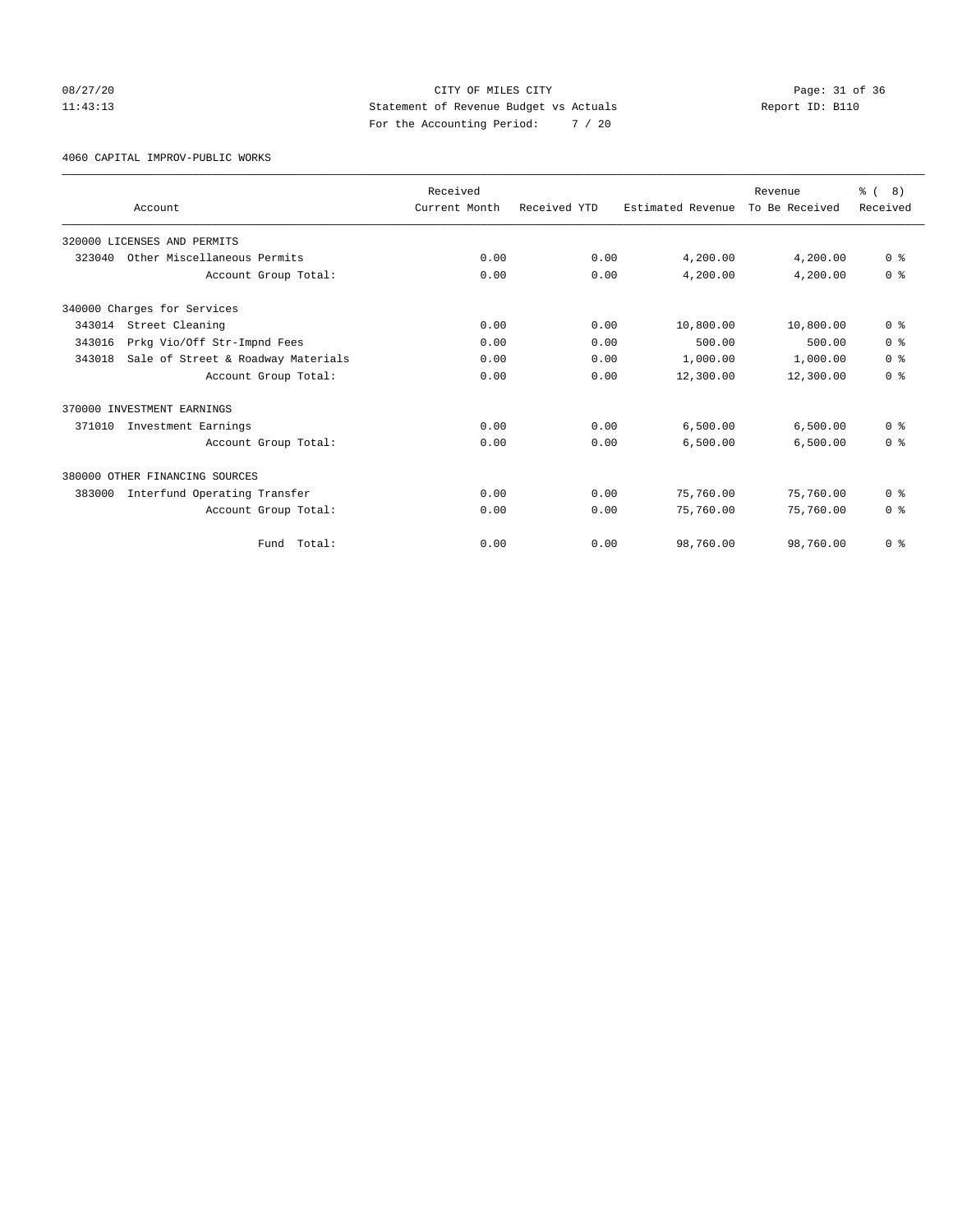# 08/27/20 Page: 32 of 36 11:43:13 Statement of Revenue Budget vs Actuals Report ID: B110 For the Accounting Period: 7 / 20

## 5210 WATER UTILITY

|        |                                   | Received      |              |                   | Revenue        | $\frac{6}{6}$ ( 8)      |
|--------|-----------------------------------|---------------|--------------|-------------------|----------------|-------------------------|
|        | Account                           | Current Month | Received YTD | Estimated Revenue | To Be Received | Received                |
|        | 330000 INTERGOVERNMENTAL REVENUES |               |              |                   |                |                         |
| 334120 | TSEP Grant                        | 0.00          | 0.00         | 750,000.00        | 750,000.00     | 0 <sup>8</sup>          |
|        | Account Group Total:              | 0.00          | 0.00         | 750,000.00        | 750,000.00     | 0 <sup>8</sup>          |
|        | 340000 Charges for Services       |               |              |                   |                |                         |
| 343021 | Metered Water Sales               | 230, 167. 16  | 230, 167. 16 | 2,028,780.00      | 1,798,612.84   | 11 <sup>8</sup>         |
| 343022 | Unmetered Water Sales/Chrgoffs    | 10.66         | 10.66        | 750.00            | 739.34         | 1 <sup>8</sup>          |
| 343023 | Bulk Water Sales                  | 807.06        | 807.06       | 10,000.00         | 9,192.94       | 8 %                     |
| 343025 | Hookup Fee                        | 0.00          | 0.00         | 2,500.00          | 2.500.00       | 0 <sup>8</sup>          |
| 343026 | Water Install/Tap Chrgs/Labor     | 0.00          | 0.00         | 5,000.00          | 5,000.00       | 0 <sup>8</sup>          |
| 343027 | Chq for Wtr Dept. Serv            | 527.12        | 527.12       | 20,000.00         | 19,472.88      | 3 <sup>8</sup>          |
| 343029 | Curb Stop Replacement Fee         | 3,643.00      | 3,643.00     | 43,000.00         | 39,357.00      | 8 %                     |
|        | Account Group Total:              | 235,155.00    | 235,155.00   | 2,110,030.00      | 1,874,875.00   | $11$ %                  |
|        | 360000 MISCELLANEOUS REVENUE      |               |              |                   |                |                         |
| 362020 | MISC REVENUE                      | 150.54        | 150.54       | 0.00              | $-150.54$      | $***$<br>- 옹            |
|        | Account Group Total:              | 150.54        | 150.54       | 0.00              | $-150.54$      | $***$ $=$ $\frac{6}{5}$ |
|        | 370000 INVESTMENT EARNINGS        |               |              |                   |                |                         |
| 371010 | Investment Earnings               | 0.00          | 0.00         | 45,000.00         | 45,000.00      | 0 <sup>8</sup>          |
|        | Account Group Total:              | 0.00          | 0.00         | 45,000.00         | 45,000.00      | 0 <sup>8</sup>          |
|        | Fund Total:                       | 235, 305.54   | 235, 305.54  | 2,905,030.00      | 2,669,724.46   | 8 %                     |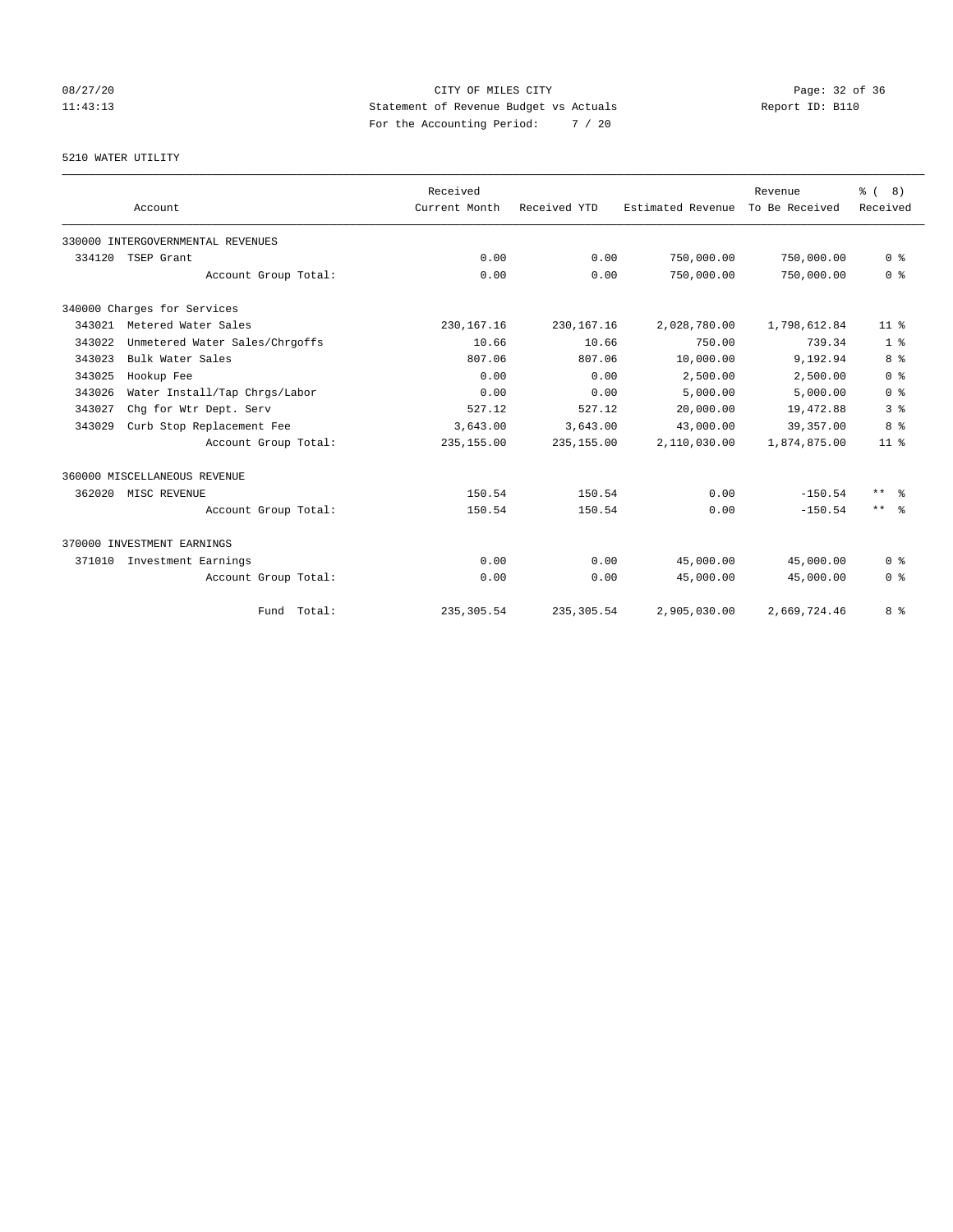# 08/27/20 Page: 33 of 36 Page: 33 of 36 Page: 33 of 36 Page: 33 of 36 Page: 33 of 36 Page: 33 of 36 Page: 33 of 36 11:43:13 Statement of Revenue Budget vs Actuals Report ID: B110 For the Accounting Period: 7 / 20

## 5310 SEWER UTILITY

|        |                                     | Received      |              |                   | Revenue        | ී (<br>8)      |
|--------|-------------------------------------|---------------|--------------|-------------------|----------------|----------------|
|        | Account                             | Current Month | Received YTD | Estimated Revenue | To Be Received | Received       |
|        | 340000 Charges for Services         |               |              |                   |                |                |
| 341075 | Serv/Cnty-Interlocal Agmt           | 0.00          | 0.00         | 1,500.00          | 1,500.00       | 0 <sup>8</sup> |
| 343031 | Sewer Service Charges               | 177,731.81    | 177,731.81   | 2,020,810.00      | 1,843,078.19   | 9 <sup>8</sup> |
| 343032 | Sewer Installation Charges/Chrgoffs | 10.66         | 10.66        | 1,000.00          | 989.34         | 1 <sup>8</sup> |
| 343033 | Hookup Fee                          | 0.00          | 0.00         | 1,000.00          | 1,000.00       | 0 <sup>8</sup> |
| 343034 | Treatment Facilities Fees           | 80.00         | 80.00        | 2,000.00          | 1,920.00       | 4%             |
| 343036 | Miscellaneous Sewer Revenue (Labor) | 365.00        | 365.00       | 15,000.00         | 14,635.00      | 2 <sup>8</sup> |
| 343037 | Baker Road Etc.                     | 1,078.50      | 1,078.50     | 12,000.00         | 10,921.50      | 9 <sup>8</sup> |
|        | Account Group Total:                | 179,265.97    | 179,265.97   | 2,053,310.00      | 1,874,044.03   | 9 <sup>8</sup> |
|        | 360000 MISCELLANEOUS REVENUE        |               |              |                   |                |                |
| 361010 | Land Rental                         | 2,873.90      | 2,873.90     | 2,900.00          | 26.10          | $99*$          |
| 362020 | MISC REVENUE                        | 27.61         | 27.61        | 500.00            | 472.39         | 6 %            |
|        | Account Group Total:                | 2,901.51      | 2,901.51     | 3,400.00          | 498.49         | 85%            |
|        | 370000 INVESTMENT EARNINGS          |               |              |                   |                |                |
| 371010 | Investment Earnings                 | 0.00          | 0.00         | 35,000.00         | 35,000.00      | 0 <sup>8</sup> |
|        | Account Group Total:                | 0.00          | 0.00         | 35,000.00         | 35,000.00      | 0 <sup>8</sup> |
|        | Fund Total:                         | 182, 167.48   | 182, 167.48  | 2,091,710.00      | 1,909,542.52   | 9 <sup>8</sup> |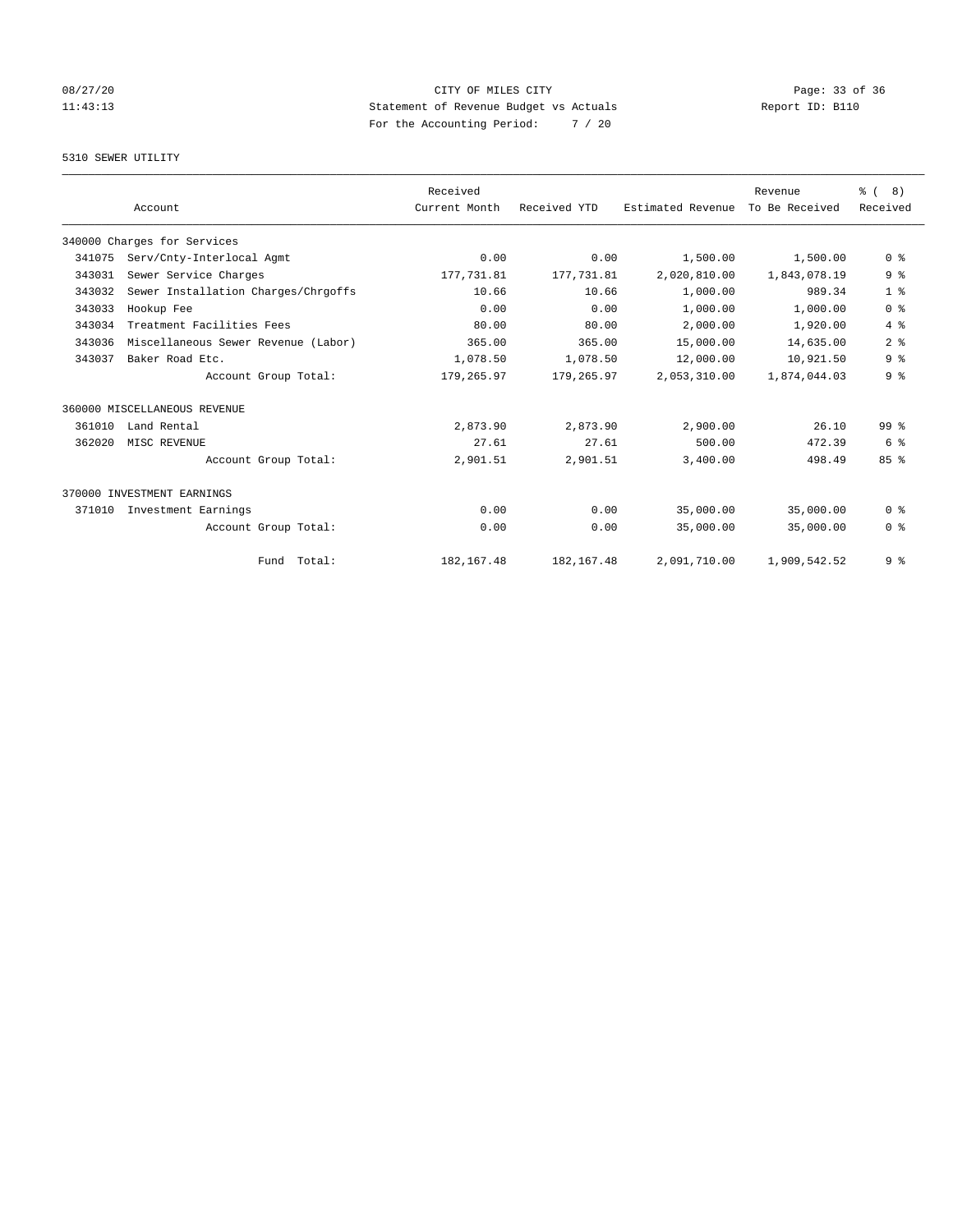## 08/27/20 Page: 34 of 36 Page: 34 of 36 Page: 34 of 36 Page: 34 of 36 Page: 34 Of 36 Page: 34 Of 36 Page: 34 Of 36 11:43:13 Statement of Revenue Budget vs Actuals Report ID: B110 For the Accounting Period: 7 / 20

5510 AMBULANCE FUND

|              |                                        | Received      |              |                   | Revenue        | $\frac{6}{6}$ ( 8) |
|--------------|----------------------------------------|---------------|--------------|-------------------|----------------|--------------------|
|              | Account                                | Current Month | Received YTD | Estimated Revenue | To Be Received | Received           |
| 310000 TAXES |                                        |               |              |                   |                |                    |
| 311010       | Real Property Taxes                    | 60.93         | 60.93        | 9,281.00          | 9,220.07       | 1 <sup>8</sup>     |
| 311020       | Personal Property Taxes                | 15.75         | 15.75        | 210.00            | 194.25         | 8 %                |
| 312000       | Penalty & Interest on Delinquent Taxes | 3.87          | 3.87         | 10.00             | 6.13           | 39 <sup>8</sup>    |
|              | Account Group Total:                   | 80.55         | 80.55        | 9,501.00          | 9,420.45       | 1 <sup>8</sup>     |
|              | 330000 INTERGOVERNMENTAL REVENUES      |               |              |                   |                |                    |
| 331040       | Medicaid Supplemental Program-State    | 0.00          | 0.00         | 12,500.00         | 12,500.00      | 0 <sup>8</sup>     |
| 331113       | FEMA -Projects                         | 0.00          | 0.00         | 50,000.00         | 50,000.00      | 0 <sup>8</sup>     |
|              | Account Group Total:                   | 0.00          | 0.00         | 62,500.00         | 62,500.00      | 0 <sup>8</sup>     |
|              | 340000 Charges for Services            |               |              |                   |                |                    |
| 341075       | Serv/Cnty-Interlocal Agmt              | 0.00          | 0.00         | 50,000.00         | 50,000.00      | 0 <sup>8</sup>     |
| 342026       | Ambulance Charges                      | 110,133.57    | 110, 133.57  | 1,333,694.00      | 1,223,560.43   | 8 %                |
| 342027       | Ambulance Standby                      | 0.00          | 0.00         | 4,000.00          | 4,000.00       | 0 <sup>8</sup>     |
|              | Account Group Total:                   | 110,133.57    | 110, 133.57  | 1,387,694.00      | 1,277,560.43   | 8 %                |
|              | 360000 MISCELLANEOUS REVENUE           |               |              |                   |                |                    |
| 362020       | MISC REVENUE                           | 0.00          | 0.00         | 500.00            | 500.00         | 0 <sup>8</sup>     |
| 366010       | Misc- From Charge off Accts            | 3,829.40      | 3,829.40     | 5,000.00          | 1,170.60       | 77.8               |
| 367000       | Sale of Junk or Salvage                | 0.00          | 0.00         | 500.00            | 500.00         | 0 <sup>8</sup>     |
|              | Account Group Total:                   | 3,829.40      | 3,829.40     | 6,000.00          | 2,170.60       | 64 %               |
|              | Fund Total:                            | 114,043.52    | 114,043.52   | 1,465,695.00      | 1,351,651.48   | 8 %                |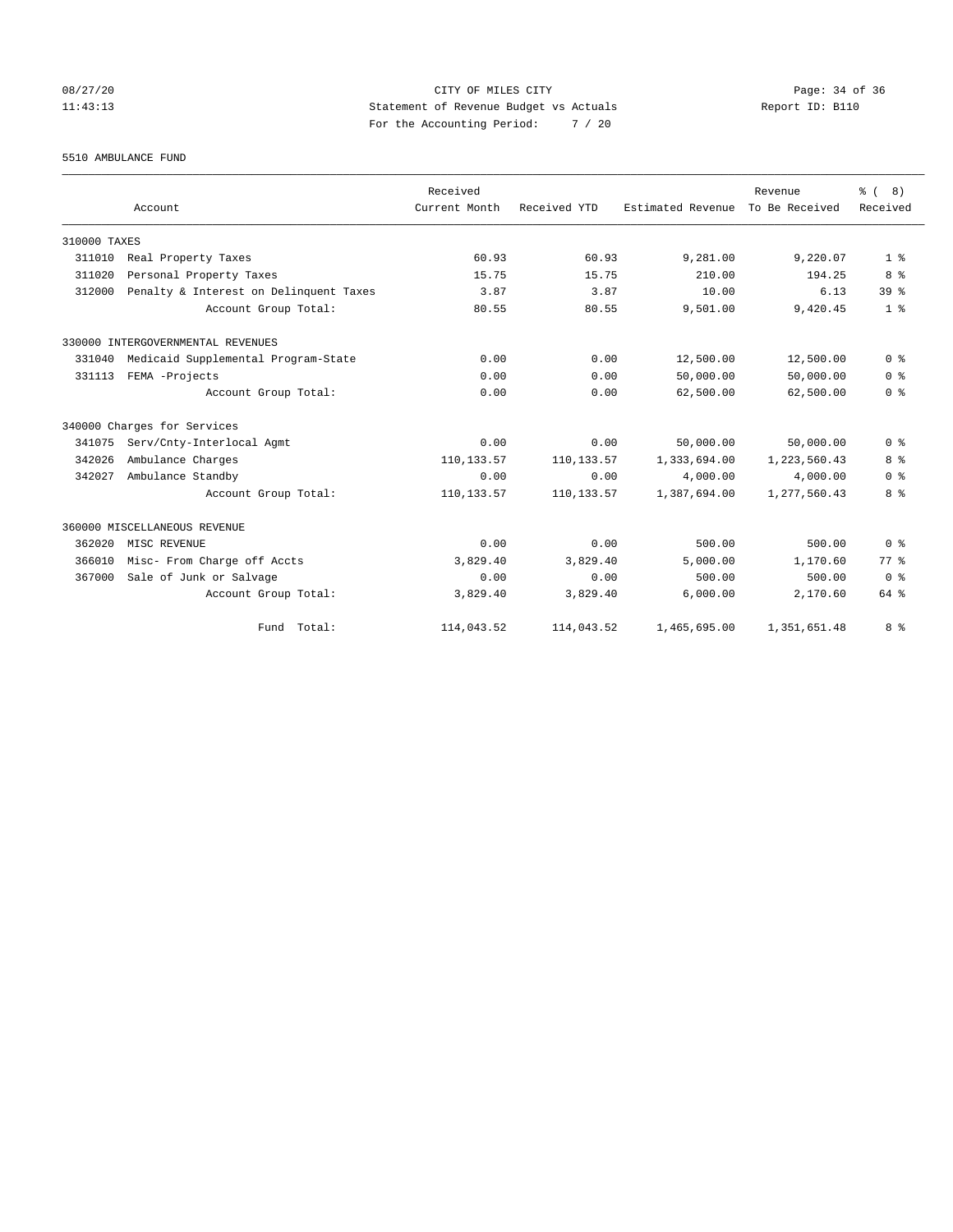# 08/27/20 Page: 35 of 36 CITY OF MILES CITY CONTROL PAGE: 35 of 36 11:43:13 Statement of Revenue Budget vs Actuals Report ID: B110 For the Accounting Period: 7 / 20

5610 AIRPORT OPERATING

|              |                                        | Received      |              |                                  | Revenue      | $\frac{6}{6}$ ( 8) |
|--------------|----------------------------------------|---------------|--------------|----------------------------------|--------------|--------------------|
|              | Account                                | Current Month | Received YTD | Estimated Revenue To Be Received |              | Received           |
| 310000 TAXES |                                        |               |              |                                  |              |                    |
| 311010       | Real Property Taxes                    | 91.42         | 91.42        | 13,922.00                        | 13,830.58    | 1 <sup>8</sup>     |
| 311020       | Personal Property Taxes                | 23.63         | 23.63        | 316.00                           | 292.37       | 7 %                |
| 312000       | Penalty & Interest on Delinquent Taxes | 5.81          | 5.81         | 40.00                            | 34.19        | 15 <sup>8</sup>    |
|              | Account Group Total:                   | 120.86        | 120.86       | 14,278.00                        | 14, 157. 14  | 1 <sup>8</sup>     |
|              | 330000 INTERGOVERNMENTAL REVENUES      |               |              |                                  |              |                    |
|              | 331126 AIP 018-2019                    | 10,350.00     | 10,350.00    | 197,910.00                       | 187,560.00   | 5 <sup>8</sup>     |
| 331993       | COVID-19 Federal Stimulus              | 0.00          | 0.00         | 30,000.00                        | 30,000.00    | 0 <sup>8</sup>     |
| 334060       | Coal Board Grant                       | 0.00          | 0.00         | 35,400.00                        | 35,400.00    | 0 <sup>8</sup>     |
|              | Account Group Total:                   | 10,350.00     | 10,350.00    | 263,310.00                       | 252,960.00   | 4 %                |
|              | 340000 Charges for Services            |               |              |                                  |              |                    |
| 341075       | Serv/Cnty-Interlocal Agmt              | 0.00          | 0.00         | 30,000.00                        | 30,000.00    | 0 <sup>8</sup>     |
| 343018       | Sale of Street & Roadway Materials     | 0.00          | 0.00         | 1,000.00                         | 1,000.00     | 0 <sup>8</sup>     |
| 343061       | Landing Fees                           | 204.75        | 204.75       | 2,000.00                         | 1,795.25     | 10 <sub>8</sub>    |
| 343062       | Aviation Fuel                          | 57,693.72     | 57,693.72    | 300,000.00                       | 242,306.28   | 19 <sup>8</sup>    |
| 343064       | Hangar Rent                            | 14,504.95     | 14,504.95    | 59,000.00                        | 44, 495.05   | $25$ $%$           |
| 343065       | Building Rentals                       | 1,235.76      | 1,235.76     | 14,000.00                        | 12,764.24    | 9 <sup>8</sup>     |
| 343067       | Other - Miscellaneous                  | 40,116.88     | 40,116.88    | 500.00                           | $-39,616.88$ | $***$ $%$          |
| 343069       | Ag Contract                            | 0.00          | 0.00         | 11,000.00                        | 11,000.00    | 0 <sup>8</sup>     |
|              | Account Group Total:                   | 113,756.06    | 113,756.06   | 417,500.00                       | 303,743.94   | $27$ $%$           |
|              | 360000 MISCELLANEOUS REVENUE           |               |              |                                  |              |                    |
| 361010       | Land Rental                            | 1,510.54      | 1,510.54     | 20,000.00                        | 18,489.46    | 8 %                |
| 362020       | MISC REVENUE                           | 0.00          | 0.00         | 350.00                           | 350.00       | 0 <sup>8</sup>     |
|              | Account Group Total:                   | 1,510.54      | 1,510.54     | 20,350.00                        | 18,839.46    | 7 %                |
|              | 370000 INVESTMENT EARNINGS             |               |              |                                  |              |                    |
|              | 371010 Investment Earnings             | 0.00          | 0.00         | 2,000.00                         | 2,000.00     | 0 <sup>8</sup>     |
|              | Account Group Total:                   | 0.00          | 0.00         | 2,000.00                         | 2,000.00     | 0 <sup>8</sup>     |
|              | 380000 OTHER FINANCING SOURCES         |               |              |                                  |              |                    |
|              | 381071 MT Aero Loan Hanger 8 Door      | 0.00          | 0.00         | 15,000.00                        | 15,000.00    | 0 <sup>8</sup>     |
|              | Account Group Total:                   | 0.00          | 0.00         | 15,000.00                        | 15,000.00    | 0 <sup>8</sup>     |
|              | Fund Total:                            | 125,737.46    | 125,737.46   | 732,438.00                       | 606,700.54   | $17*$              |